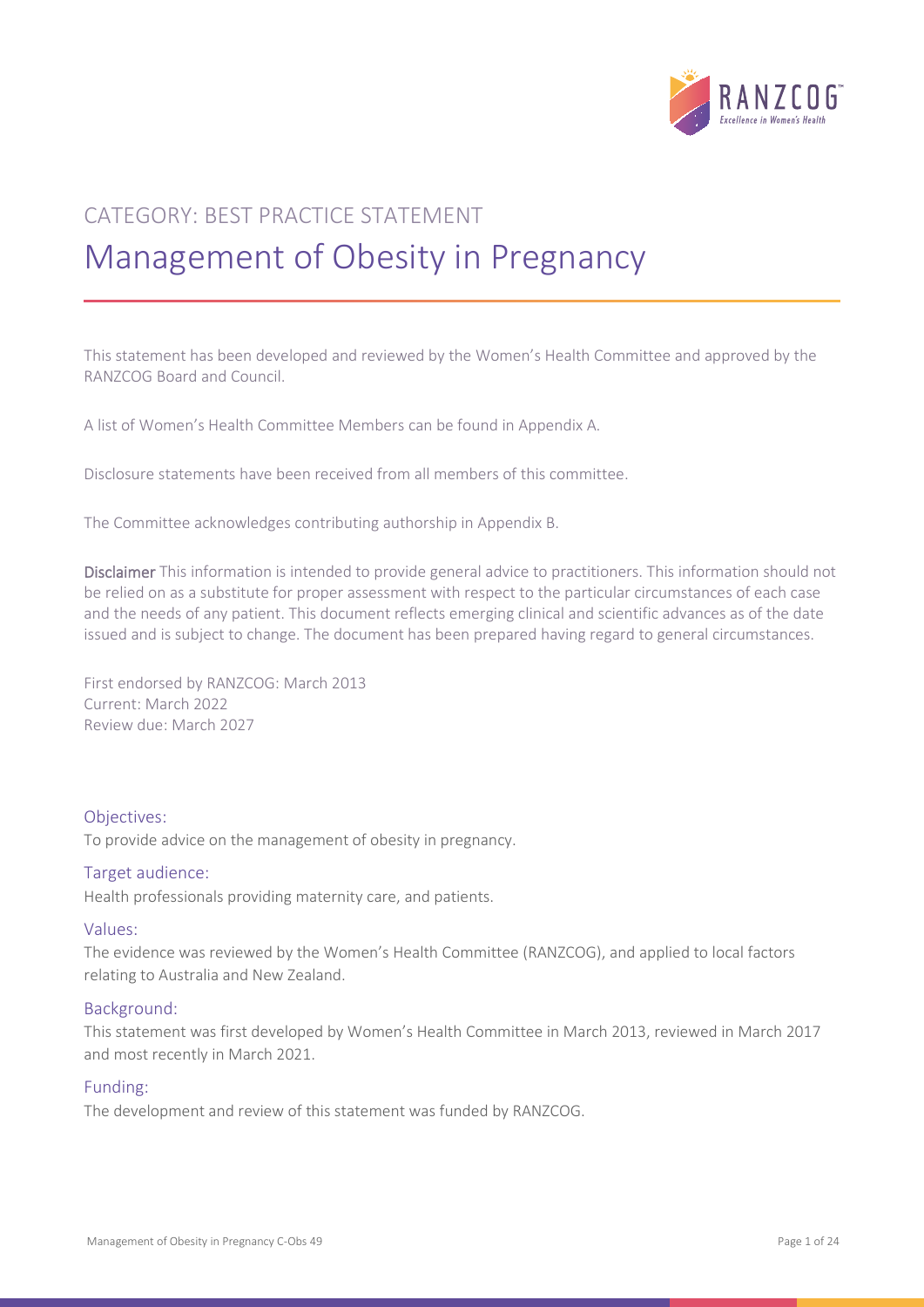

## 1. Plain Language Summary

Achieving and maintaining a woman's optimal nutritional status, fitness and weight before, during and between pregnancies (including while breastfeeding) has immediate and long-term benefits for the health of both the woman and her child/ children. Women who are above a healthy weight in pregnancy have a higher risk of complications. To help reduce these risks, the Body Mass Index (BMI), which is a ratio of weight to height, is measured at the first antenatal appointment. It is important to acknowledge that BMI is not an accurate predictor of health, especially in racially and ethnically diverse populations. Measurements that are more accurate than BMI at predicting outcomes include blood pressure and waist circumference. However, the World Health Organisation (WHO) classification of BMI is the most commonly used screening tool for health outcomes.

A healthy BMI is above 18.5 and below 25. A person is considered overweight if their BMI is between 25 – 29.9 and obese if their BMI is 30 or higher. Whilst most women who have a BMI over 25 have an uncomplicated healthy pregnancy, there are some extra precautions that should be taken. This College Statement provides recommendations to caregivers to help reduce risks associated with obesity in pregnancy.

Many doctors and midwives feel uncomfortable bringing up the issue of weight. They are concerned that women may feel judged and uncomfortable with them. Women with high BMI report numerous negative interactions with maternity care providers arising from the presence of weight stigma. However, research shows that women want to be fully informed about the risks of high BMI in pregnancy and how to minimise these risks so as to have the best pregnancy outcomes. When discussing body weight, it is important that caregivers do this in a sensitive, non-judgemental manner and provide tailored, specific advice whilst avoiding hyperbole and generalisations.

Weight change in pregnancy is also important to discuss. Some women may put more weight on than is recommended, which can increase the chance of adverse pregnancy outcomes. Caregivers should discuss the recommended amount of weight change in pregnancy, which depends on the BMI in early pregnancy.

## 2. Summary of Recommendations

| <b>Recommendation 1</b>                                                                                                                                                                                                                                                                                                                                                 | Grade                             |
|-------------------------------------------------------------------------------------------------------------------------------------------------------------------------------------------------------------------------------------------------------------------------------------------------------------------------------------------------------------------------|-----------------------------------|
| Primary care and maternity care providers should measure height and<br>weight at pre-conception appointments and discuss optimising a woman's<br>nutritional status, fitness and weight prior to conception. When obesity is<br>identified, they should discuss the risks of obesity on both fertility and<br>pregnancy outcomes in a sensitive, non-judgmental manner. | Consensus-based<br>recommendation |
| <b>Recommendation 2</b>                                                                                                                                                                                                                                                                                                                                                 | Grade                             |
| Women with obesity considering pregnancy should be encouraged to take a<br>supplement containing folate and 150µg iodine pre-conception. High dose                                                                                                                                                                                                                      | Evidence based                    |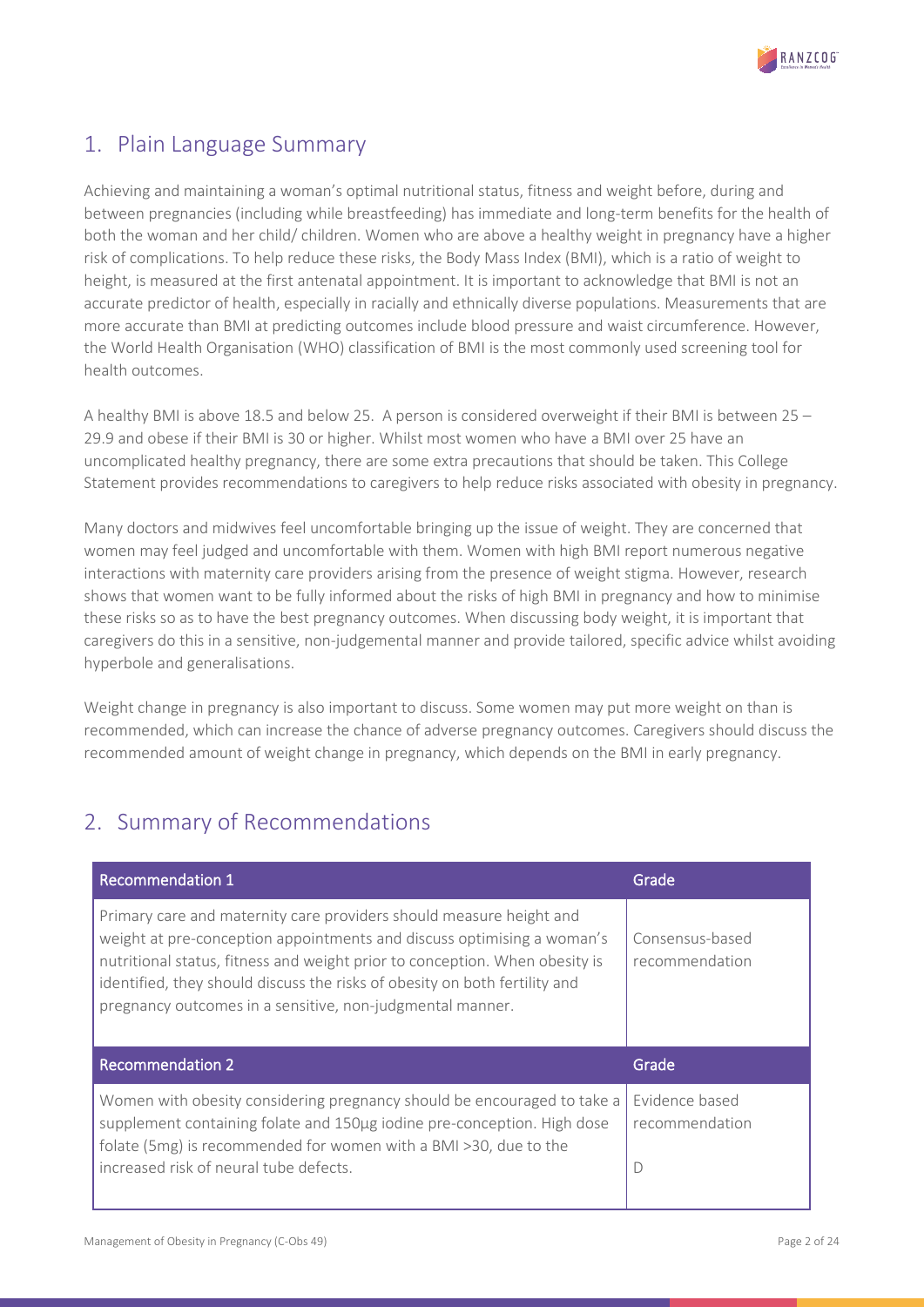

|                                                                                                                                                                                                                                                                                                  | References 30-31                  |
|--------------------------------------------------------------------------------------------------------------------------------------------------------------------------------------------------------------------------------------------------------------------------------------------------|-----------------------------------|
|                                                                                                                                                                                                                                                                                                  |                                   |
| <b>Recommendation 3</b>                                                                                                                                                                                                                                                                          | Grade                             |
| Women who have undergone weight loss surgery require extra nutritional<br>supplementation pre-conceptually and should avoid conception during<br>times of rapid weight loss.                                                                                                                     | Evidence based<br>recommendation  |
|                                                                                                                                                                                                                                                                                                  | B                                 |
|                                                                                                                                                                                                                                                                                                  | Reference 32                      |
| <b>Recommendation 4</b>                                                                                                                                                                                                                                                                          | Grade                             |
| All pregnant women should have a height, weight and BMI measured and<br>recorded in their antenatal record at their first antenatal appointment,<br>ideally before 10-12 weeks gestation. Weight gain in pregnancy should be<br>monitored by re-checking weight at least once in each trimester. | Consensus-based<br>recommendation |
| <b>Recommendation 5</b>                                                                                                                                                                                                                                                                          |                                   |
| Pregnant women with obesity should be offered specific advice on the<br>increased risks associated with obesity and the plans to mitigate those risks.                                                                                                                                           | Consensus-based<br>recommendation |
|                                                                                                                                                                                                                                                                                                  |                                   |
| <b>Recommendation 6</b>                                                                                                                                                                                                                                                                          | Grade                             |
| Health care facilities should have well-defined pathways for the care and<br>management of pregnant women with obesity.                                                                                                                                                                          | Consensus-based<br>recommendation |
| <b>Recommendation 7</b>                                                                                                                                                                                                                                                                          | Grade                             |
| Health professionals should routinely provide general nutritional<br>information and advice on recommended weight gain and exercise in<br>pregnancy. Dietitian referral is recommended for women with obesity.                                                                                   | Consensus-based<br>recommendation |
| <b>Recommendation 8</b>                                                                                                                                                                                                                                                                          | Grade                             |
| Women with obesity should be offered early screening for diabetes and<br>advised of the increased risk of a 'no result' with non-invasive prenatal<br>testing (NIPT).                                                                                                                            | Consensus-based<br>recommendation |
| <b>Recommendation 9</b>                                                                                                                                                                                                                                                                          | Grade                             |
| Influenza and COVID19 vaccination are strongly recommended for pregnant<br>women with obesity.                                                                                                                                                                                                   | Consensus-based<br>recommendation |
| Recommendation 10                                                                                                                                                                                                                                                                                | Grade                             |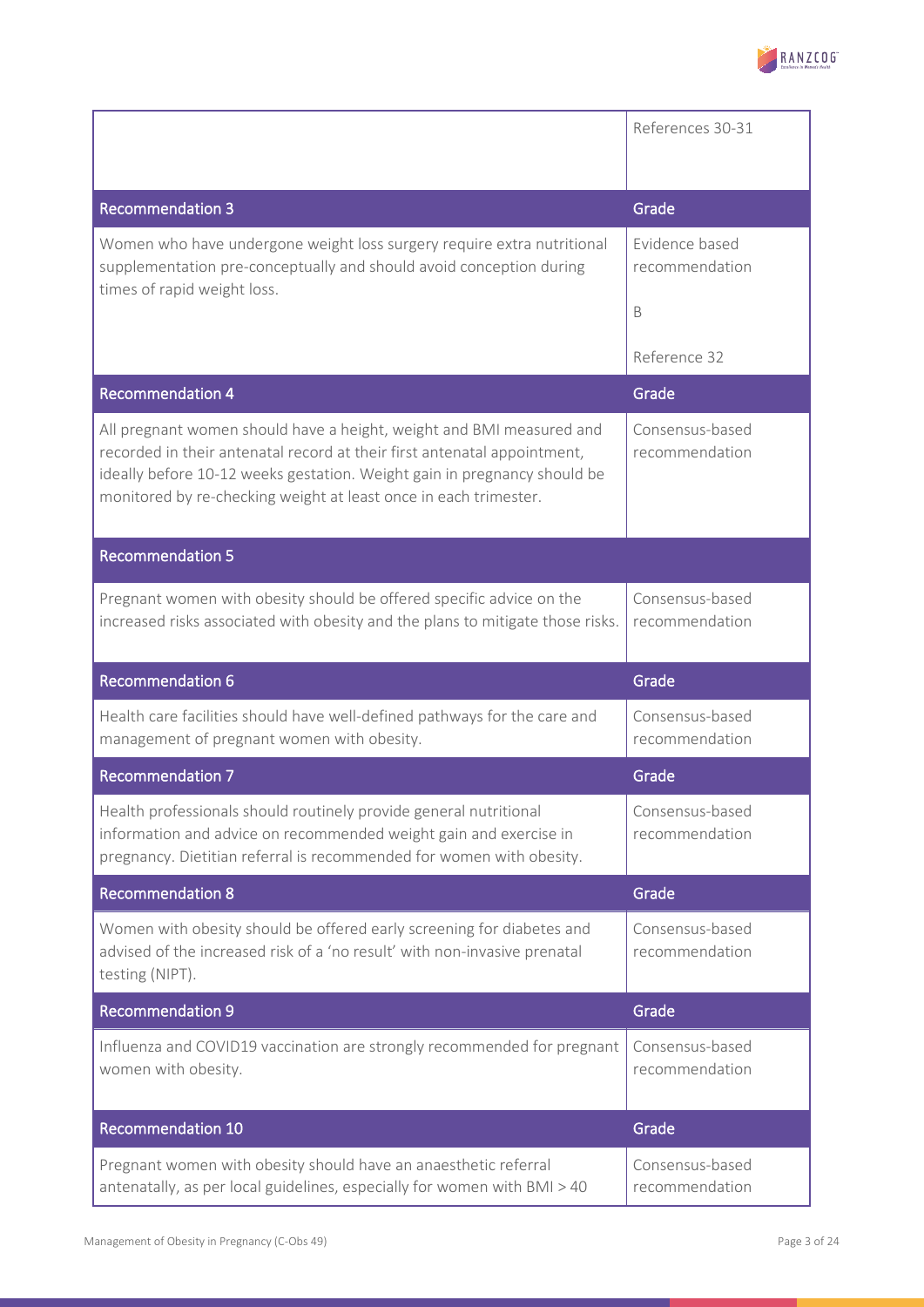

| <b>Recommendation 11</b>                                                                                                                                                                       | Grade                                                            |
|------------------------------------------------------------------------------------------------------------------------------------------------------------------------------------------------|------------------------------------------------------------------|
| Calcium and aspirin supplementation should be considered in early<br>pregnancy and continued through till 36 weeks' gestation based on other<br>risk factors.                                  | Evidence based<br>recommendation'<br>A (calcium)<br>Reference 47 |
|                                                                                                                                                                                                | B (aspirin)<br>Reference 48                                      |
| <b>Recommendation 12</b>                                                                                                                                                                       | Grade                                                            |
| Pregnant women with obesity should be offered additional serial<br>ultrasounds for fetal growth. The timing and frequency of serial scans<br>should be based on the full clinical picture.     | Consensus-based<br>recommendation                                |
| <b>Recommendation 13</b>                                                                                                                                                                       | Grade                                                            |
| Pregnant women with obesity wishing to consider vaginal birth after<br>previous caesarean section (VBAC) should be advised of the lower chance<br>of success and high chance of complications. | Evidence based<br>recommendation                                 |
|                                                                                                                                                                                                | B                                                                |
|                                                                                                                                                                                                | Reference 52-53                                                  |
| <b>Recommendation 14</b>                                                                                                                                                                       | Grade                                                            |
| Women with BMI250 should be offered delivery prior to their due date.                                                                                                                          | Consensus-based<br>recommendation                                |
| <b>Recommendation 15</b>                                                                                                                                                                       | Grade                                                            |
| Women with obesity, particularly those with Class III obesity, should be<br>advised of the increased risks of emergency caesarean section.                                                     | Consensus-based<br>recommendation                                |
| <b>Recommendation 16</b>                                                                                                                                                                       | Grade                                                            |
| Intrapartum risks associated with obesity should be mitigated by routine<br>precautions including preparation for PPH and shoulder dystocia.                                                   | Consensus-based<br>recommendation                                |

## 3. Definitions

Obesity is defined as a Body Mass Index (BMI) of 30 kg/m2. In pregnancy, it is calculated using the height and weight measured at the first antenatal consultation. BMI is calculated by dividing the woman's weight in kilograms by the square of her height in metres (kg/m2). The BMI is not a good measure of health, given it does not take into account age, ethnicity or body fat percentage and distribution. Measures that are better predictors of health outcomes include BP measurement, waist circumference and blood sugar levels.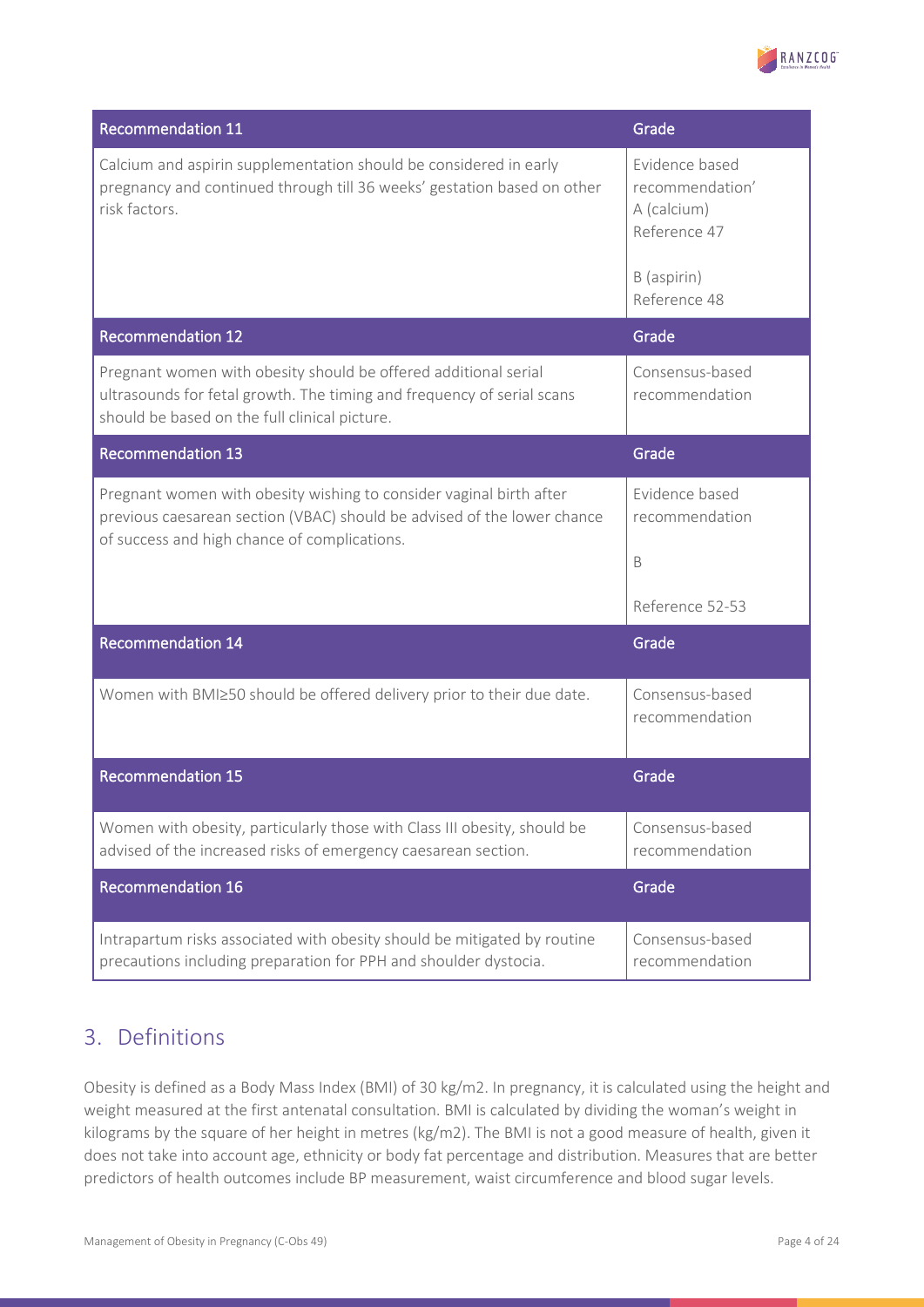

However BMI is widely considered a good measure of obesity for the general population. $\frac{1}{2}$ WHO expert consultation recommended lower BMI cut-off for Asians based on increased health risks at lower BMI. These cut-offs are included in the table below.

| <b>CATEGORY</b>      | BMI.                          | <b>ASIAN</b>  |
|----------------------|-------------------------------|---------------|
| Underweight          | $<$ 18.5kg/m <sup>2.</sup>    | < 18.5        |
| Normal               | 18.5-24.99 kg/m <sup>2.</sup> | $18.5 - 22.9$ |
| Overweight/pre-obese | 25-29.99kg/m <sup>2</sup>     | $23 - 26.9$   |
| Obese Class I        | 30-34.99 kg/m <sup>2.</sup>   | 27-29.9       |
| Obese Class II       | 35-39.99 kg/m <sup>2.</sup>   | >30           |
| Obese Class III      | $>40$ kg/m <sup>2</sup>       |               |

Table 1 Maternal BMI as categorised by the World Health Organization (WH[O\)](#page-16-0)*[1](#page-16-0)*

## 4. Introduction

Excess weight in pregnancy is now one of the most important challenges in obstetric care. Approximately 45 per cent of women who become pregnant are either overweight (BMI>25 - 30) or obese (BMI>30).<sup>2</sup> The serious impact of increasing obesity on a global scale has prompted FIGO to publish international guidelines on its management in and around pregnancy. They encourage the development of country-specific guidelines to help manage this increasing problem. $3$ 

The adverse impact of obesity on pregnancy begins prior to conception and continues throughout pregnancy and into future generations. Obesity reduces fertility and has been shown to affect the health of the human oocyte and the quality and development of the embryo early in gestation. $4$  Once pregnant, almost all complications are more common (Table 2) and the increased likelihood of serious side-effects shows a direct relationship with the class of obesity (Table 1). It is important to recognise that the increased risk of stillbirth is significant even for Class 1 women with obesity.<sup>[5](#page-16-4)</sup> Furthermore, evidence clearly demonstrates prenatal and lactational maternal obesity is associated with cardiometabolic morbidity and neurodevelopmental disorders in offspring<sup>6</sup>. Given the broad ramifications of obesity on the health of women, including the intergenerational effects, it is important to consider this Statement within a wider system's approach where possible.

Many women are unaware of current recommendations surrounding gestational weight management and the effect of significant antepartum weight gain on the current pregnancy.<sup>7</sup> Women may have difficulty losing the additional weight gained in pregnancy, which increases the risk for future pregnancies. $8$ 

Many of the recommendations in this Statement are consensus based as randomised controlled trial evidence is lacking.

| <i>i.</i> Antenatal:                                             |
|------------------------------------------------------------------|
| Miscarriage <sup>9</sup> and Recurrent miscarriage <sup>10</sup> |
| Fetal congenital abnormalities (eg. neural tube defects) $11$    |
| Diabetes – pre-existing and gestational <sup>12</sup>            |
| Stillbirth $\frac{12}{2}$                                        |
| Pre-eclampsia <sup>12</sup>                                      |
| Thromboembolism <sup>13, 14</sup>                                |
| Obstructive sleep apnoea <sup>15</sup>                           |
| Preterm birth <sup>12</sup>                                      |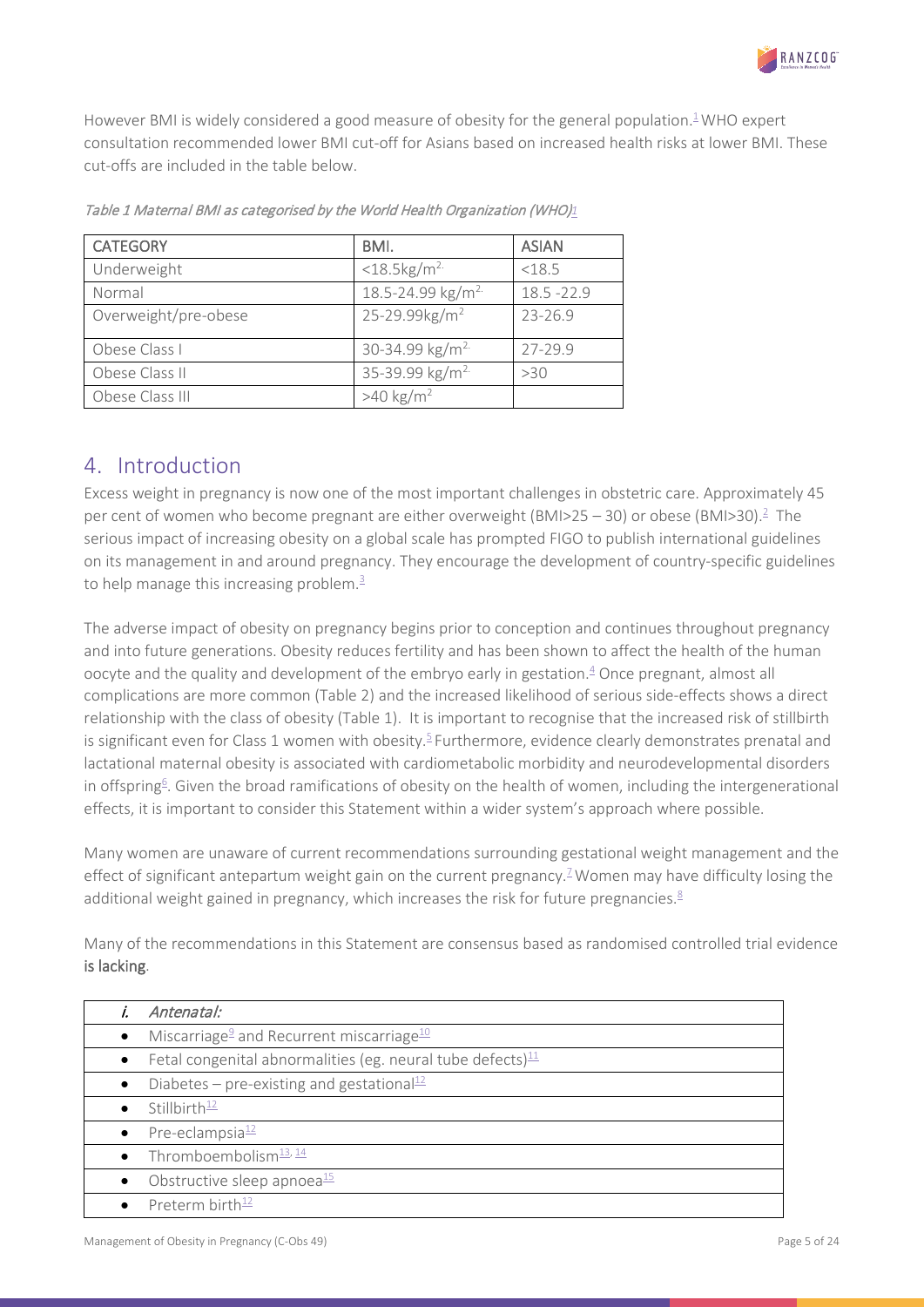

|           | Maternal death $16$                                                                                   |
|-----------|-------------------------------------------------------------------------------------------------------|
|           | Depression $17$                                                                                       |
|           | Fetal growth restriction                                                                              |
| ii.       | Intrapartum:                                                                                          |
| $\bullet$ | Induction of labour, prolonged labour and failure to progress <sup>18</sup>                           |
|           | Increased rate of instrumental delivery <sup>19</sup>                                                 |
| $\bullet$ | Difficulties with fetal heart rate monitoring $20$                                                    |
| $\bullet$ | Shoulder dystocia <sup>12</sup>                                                                       |
|           | Caesarean section <sup>12</sup>                                                                       |
|           | Post-partum haemorrhage <sup>12</sup>                                                                 |
|           | Perinatal death <sup>12</sup>                                                                         |
| iii.      | Anaesthetic risks:                                                                                    |
| $\bullet$ | Difficulties with labour analgesia and need for general anaesthetic <sup>21</sup>                     |
| $\bullet$ | Difficulty maintaining an adequate airway, failed intubation $^{22}$                                  |
| $\bullet$ | Increased risk of need for ICU care post operatively <sup>23</sup>                                    |
| iv.       | Post-partum:                                                                                          |
| $\bullet$ | Delayed wound healing and infection <sup>24</sup>                                                     |
|           | Thromboembolic disease <sup>14</sup>                                                                  |
|           | Greater likelihood of needing support with breastfeeding establishment and continuation <sup>25</sup> |
|           | Postnatal depression <sup>17</sup>                                                                    |
| $\bullet$ | Long term neonatal consequences: neonatal body composition; infant weight gain;                       |
|           | obesity $26$                                                                                          |

When providing care for women with obesity, health professionals should be aware that many terms, including "obesity", have been shown to have negative connotations for patients. In an American study, the terms "weight", "excess weight" and "BMI" were viewed by patients as preferable to "fatness", "large size", and "heaviness". Practitioners should avoid using negative terms (such as "morbid obesity") and instead use sensitive, non-judgmental language when broaching the topic of healthy weight and ideal gestational weight gain targets with patients.<sup>27</sup> Healthcare providers should ideally ask for the woman's permission prior to discussing her weight ("Would it be alright if we discussed your weight?"). Asking for permission demonstrates compassion and empathy and builds trust. It is important to take the woman's lead on how to discuss weight and what terminology to use in relation to it.

## 5. Recommendations for the pre-conception management of women with obesity

The following key management recommendations address the areas of pre-conception care of women with obesity and women who have had bariatric surgery.

### 5.1 Identification and management of obesity pre-pregnancy and between pregnancies

| <b>Recommendation 1</b>                                                                                                                                                                                                      | Grade                             |
|------------------------------------------------------------------------------------------------------------------------------------------------------------------------------------------------------------------------------|-----------------------------------|
| Primary care and maternity care providers should measure height and<br>weight at pre-conception appointments and discuss optimising a woman's<br>nutritional status, fitness and weight prior to conception. When obesity is | Consensus-based<br>recommendation |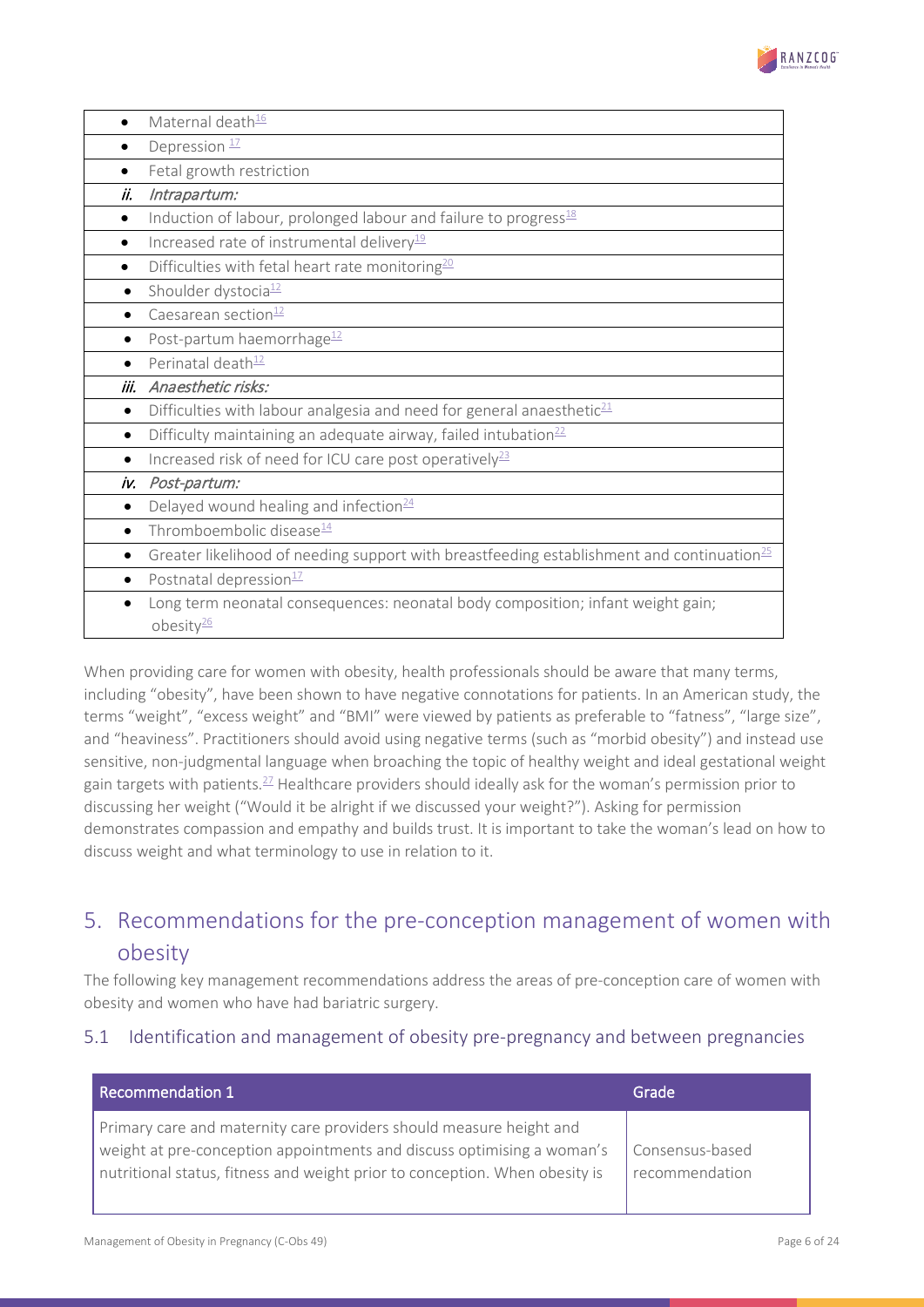

identified, they should discuss the risks of obesity on both fertility and pregnancy outcomes in a sensitive, non-judgmental manner.

Becoming pregnant above a healthy weight puts women and their babies at risk of complications that can be reduced by pre-conceptual weight reduction. Pregnant women with obesity are at increased risk of pregnancy-induced hypertension and preeclampsia, gestational diabetes mellitus, thrombosis and wound infection. Women with obesity may have underlying obstructive sleep apnoea that requires assessment with sleep studies and potentially treatment with CPAP, ideally pre-pregnancy. Chronic hypertension should be optimised pre-pregnancy.

Even modest weight gain of  $1-2$  BMI units (kg/m<sup>2</sup>) between pregnancies may increase the risk of gestational hypertension, macrosomia and gestational diabetes. $^{28}$ 

Unfortunately, there is a lack of trial evidence that identifies health interventions that are optimal for prepregnancy use. $\frac{29}{2}$ 

Women should be advised to use contraception whilst reducing weight.

Medications for weight management are not recommended during the time of conception or during pregnancy because of safety concerns and adverse effects. [30](#page-17-11)

#### 5.2 Nutritional supplementation:

| <b>Recommendation 2</b>                                                                                                                            | Grade                            |
|----------------------------------------------------------------------------------------------------------------------------------------------------|----------------------------------|
| Women with obesity considering pregnancy should be encouraged to take a<br>supplement containing folate and 150µg iodine pre-conception. High dose | Evidence based<br>recommendation |
| folate (5mg) is recommended for women with a BMI >30, due to the<br>increased risk of neural tube defects.                                         |                                  |
|                                                                                                                                                    | References 31-32                 |

Women with obesity considering pregnancy should be encouraged to take a supplement containing folate and 150mcg iodine pre-conception. $31$  High dose folate (5mg) is recommended for women with a BMI >30, given the increased risk of neural tube defects $\frac{32}{2}$ 

Women with obesity are also likely to be vitamin D and iron deficient and should have their vitamin D and iron levels checked and supplemented as necessary.

Women with obesity should be referred to a dietitian and/or metabolic weight loss clinic for weight optimisation prior to pregnancy.

Consideration should be given to discussion and referral for bariatric surgery prior to conception especially in women with Class III obesity.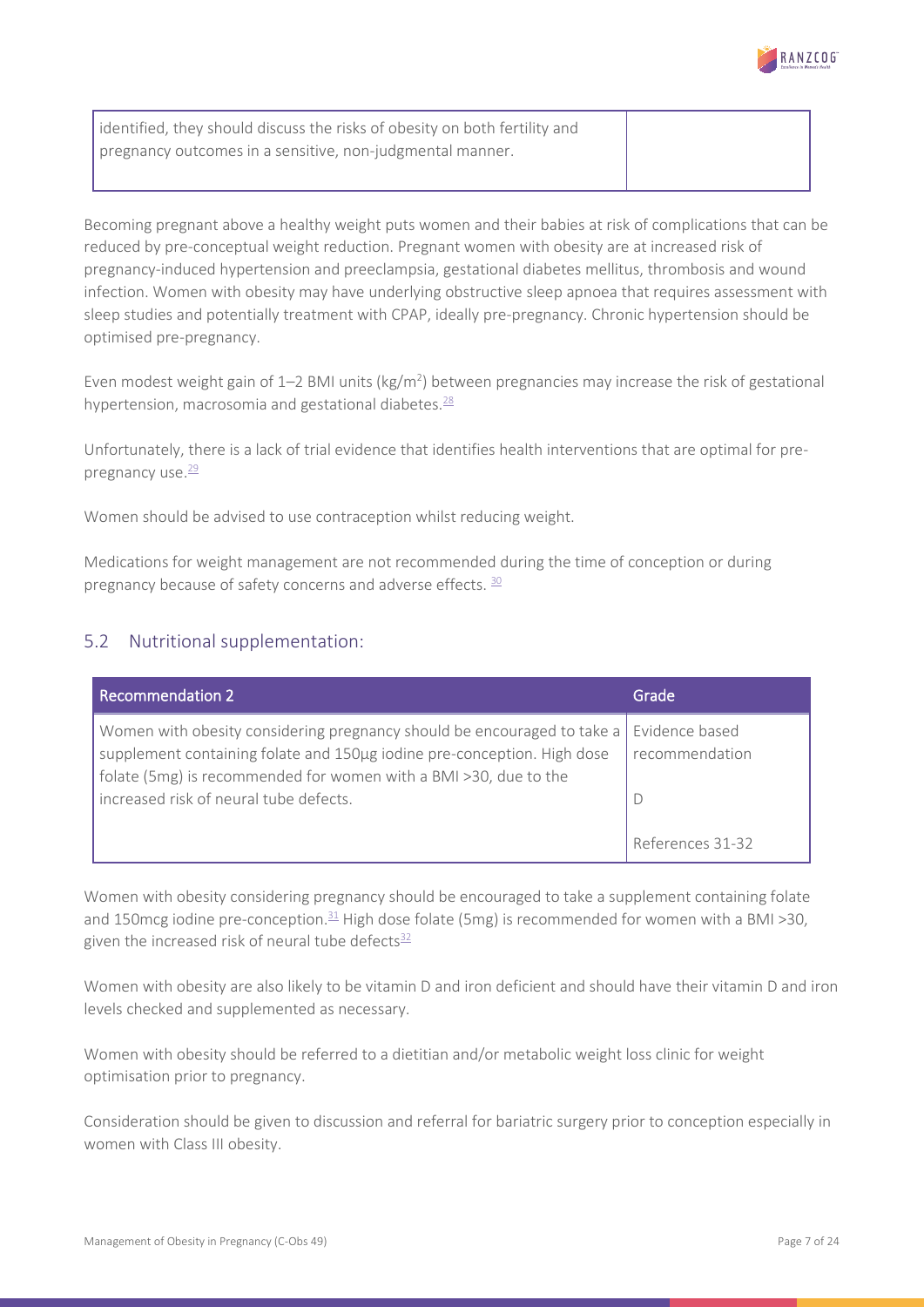

#### 5.3 Bariatric surgery

| <b>Recommendation 3</b>                                                                                                                                                      | Grade                                 |
|------------------------------------------------------------------------------------------------------------------------------------------------------------------------------|---------------------------------------|
| Women who have undergone weight loss surgery require extra nutritional<br>supplementation pre-conceptually and should avoid conception during<br>times of rapid weight loss. | Evidence based<br>recommendation<br>B |
|                                                                                                                                                                              | Reference 33                          |

Recent consensus recommendations have detailed optimal management for women who have undergone weight loss surgery.<sup>33</sup>

- An increasing number of women have undergone bariatric surgery prior to pregnancy. Common types of bariatric surgery are laparoscopic banding, sleeve gastrectomy and gastric bypass. Data regarding the safety and long-term efficacy of this approach continue to evolve.
- Current evidence suggests a positive outcome in reduction of maternal risks during pregnancy such as gestational diabetes and large for gestational age infants, but with an increase in the risk of fetal growth restriction, shorter gestation and stillbirth. Caesarean section rates, the risk of postpartum haemorrhage and preterm delivery are not significantly different in women who have had bariatric surgery as compared with the pregnant population who are obese.
- The women often need to be on life-long vitamin supplementation and referral to a dietitian should be instituted. The nutritional supplementation required will depend on the type of bariatric surgery.
- Avoid pregnancy immediately post-surgery (to avoid pregnancy during complications e.g. band displacement) and during the initial weight loss phase, usually 12-24 months after surgery.
- The oral contraceptive pill may be compromised by unreliable absorption in women who have undergone gastric bypass surgery and a LARC such as an implant or IUD is always first preference.

#### 5.4 Psychosocial concerns:

Depression is a well-known key determinant of weight gain and obesity. If depression is identified, psychological support and appropriate referral should be offered pre-pregnancy. This should be supported by appropriate assessment and referral once pregnant.  $\frac{17}{16}$ 

Studies have demonstrated a link between childhood neglect and adult obesity $34$ . In addition to neglect, an association has also been found between childhood sexual abuse and adult obesity<sup>35, 36</sup>. Healthcare providers should be aware of this association when caring for women with obesity.

## 6. Antenatal care

#### 6.1 Documentation of BMI:

| <b>Recommendation 4</b>                                                  | Grade            |
|--------------------------------------------------------------------------|------------------|
| All pregnant women should have a height, weight and BMI measured and     | Consensus-based  |
| recorded in their antenatal record at their first antenatal appointment, | I recommendation |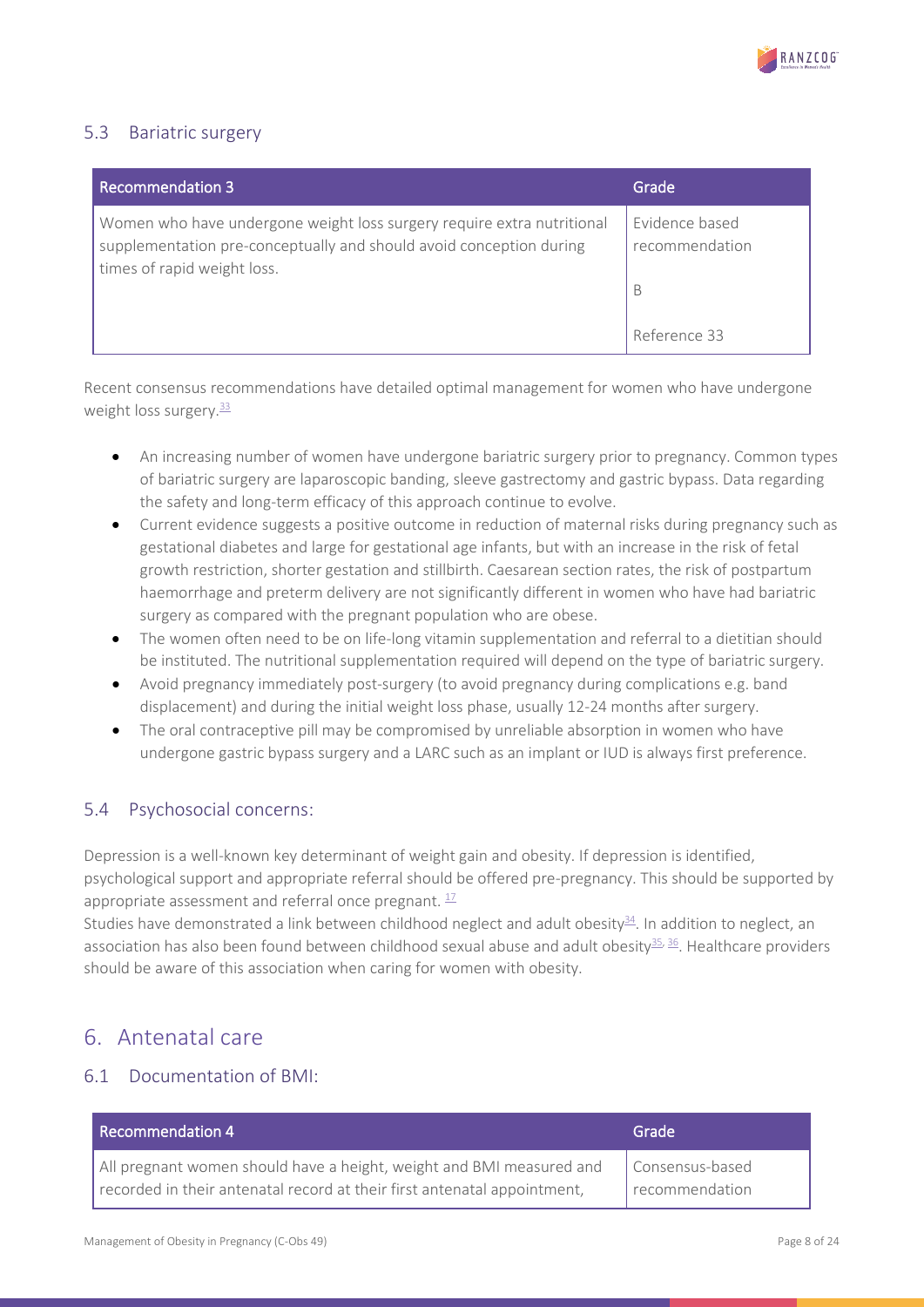

| ideally before 10-12 weeks gestation. Weight gain in pregnancy should be |  |
|--------------------------------------------------------------------------|--|
| monitored by re-checking weight at least once in each trimester.         |  |
|                                                                          |  |

Women should have their BMI measured and recorded at their first antenatal appointment. The calculated BMI should be used to determine the appropriate antenatal pathway.

#### 6.2 Counselling about increased pregnancy complications

| <b>Recommendation 5</b>                                                                                                                                               |                 |
|-----------------------------------------------------------------------------------------------------------------------------------------------------------------------|-----------------|
| Pregnant women with obesity should be offered specific advice on the<br>increased risks associated with obesity and the plans to mitigate those risks. recommendation | Consensus-based |

The risk mitigation advice related to obesity will involve recommendations for extra investigations, increased surveillance and alterations to care pathways. The reasons for this need to be sensitively explained to support shared decision making throughout pregnancy.

### 6.3 Antenatal facilities and staffing

| Recommendation 6                                                          | lGrade'                     |
|---------------------------------------------------------------------------|-----------------------------|
| Health care facilities should have well-defined pathways for the care and | Consensus-based             |
| management of pregnant women with obesity.                                | <sup>1</sup> recommendation |

Antenatal care generally requires a multidisciplinary team, which may include a specialist obstetrician, midwifery support, physician, dietitian, lactation consultant and anaesthetist.

- The location and referral for care for these women should be according to local hospital guidelines.
	- Decisions regarding ongoing care or the transfer of a woman with a high BMI should be based on the ability of the health care facility to provide adequate and experienced healthcare clinicians and infrastructure to manage these cases.
	- The principles of shared decision-making should be used in determining a woman's plan of care.
	- Decisions to transfer should be made as early in pregnancy as possible.
	- Bariatric equipment should be readily available.
	- Both BMI and absolute weight may be relevant in terms of equipment limitations and both should be taken into account when considering an individual woman's suitability for local care.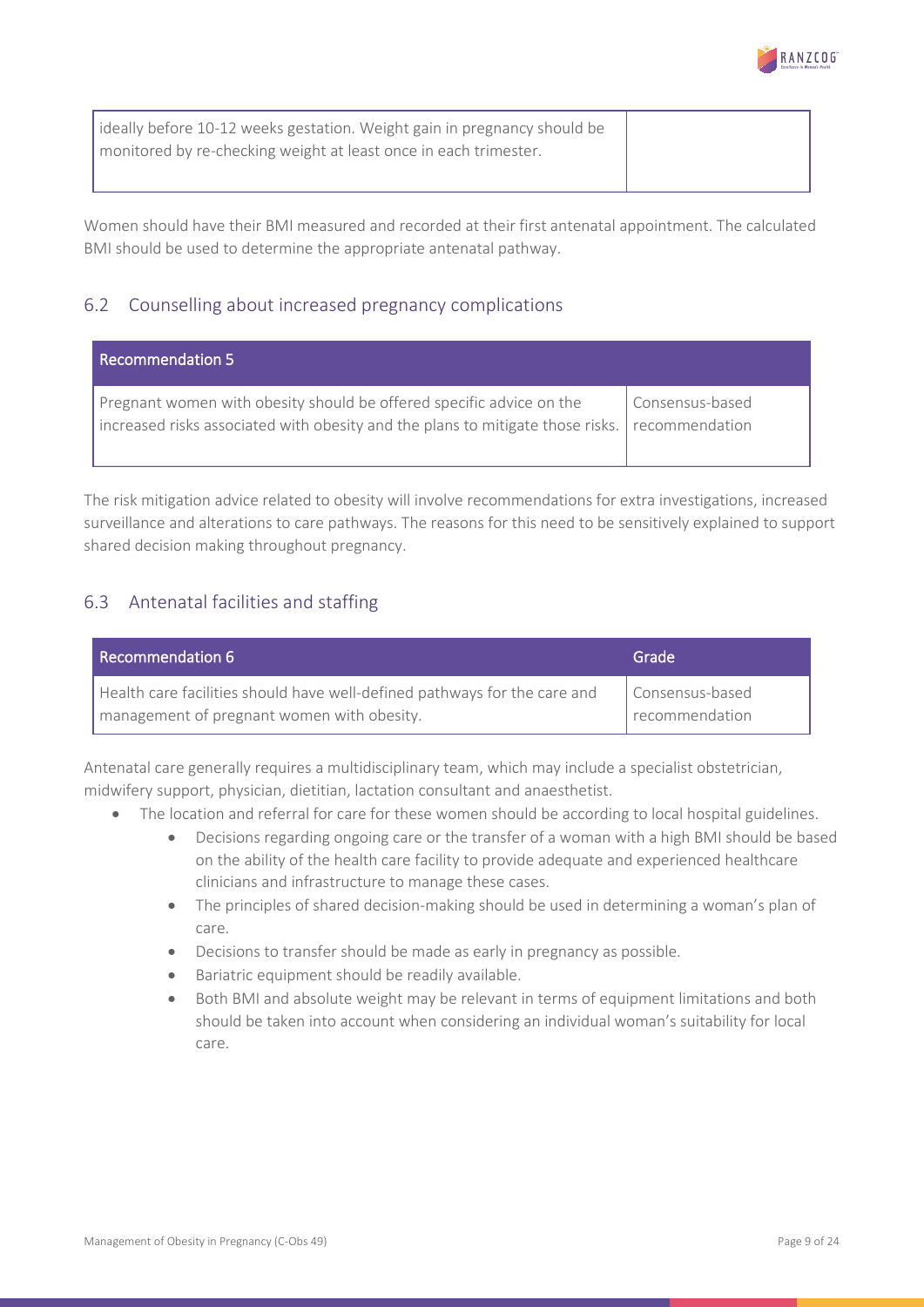

#### 6.4 Nutritional supplementation:

| Recommendation 7                                                     | Grade           |
|----------------------------------------------------------------------|-----------------|
| Health professionals should routinely provide general nutritional    | Consensus-based |
| Information and advice on recommended weight gain and exercise in    | recommendation  |
| pregnancy. Dietitian referral is recommended for women with obesity. |                 |

Women with obesity should be advised to take 5mg folic acid and 150mcg iodine supplementation daily.<sup>37</sup> Women with obesity are also at increased risk of iron and vitamin D deficiency.

They should be referred to a dietitian for more specific and tailored advice on appropriate nutrition and optimal weight gain during pregnancy.

#### Women who have undergone bariatric surgery may have increased nutritional requirements.

- Nutrient deficiency is minimal after gastric banding, however the band may need to be partially deflated after the first trimester for reasons of patient comfort, to control reflux and in order to allow the patient to eat.
- Sleeve gastrectomy restricts gastric distension, whereas gastric bypass is a combination of restriction and malabsorption to achieve weight loss.
- Women who have undergone gastric bypass surgery may be deficient in macronutrients, vitamin A, D, B12, calcium, iron, selenium, zinc and copper. These women will often need to take a multivitamin as well as micronutrients. Protein intake should be greater than 60g/day to achieve nutritional requirements. Active weight loss and caloric restriction during pregnancy is not advisable. If the woman is iron deficient, consideration should be given to intravenous iron infusion to allow for better absorption.
- Women who have undergone malabsorptive surgery, such as gastric bypass, are at risk of dumping syndromes that can cause symptomatic hypoglycaemia. Dumping can be overcome with small, frequent meals of complex carbohydrates, by delaying liquid intake for 30 minutes after the meal and by lying down for 30 minutes. If postprandial hypoglycaemia becomes an issue, acarbose could be considered. Pectin can also be added to food to increase its viscosity.
- In women who have undergone bariatric surgery presenting with abdominal pain in pregnancy, surgical complications such as small bowel obstruction, hernia, gastric band erosion and cholelithiasis should be considered.

#### 6.5 Gestational weight gain (GWG):

Health professionals should be aware of current Institute of Medicine (IOM 2009) guidelines for weight management during pregnancy[.38](#page-17-19) Health professionals should advise patients of the recommended weight gain (as per the table below).

• Weight gain should be discussed and monitored regularly during antenatal care.

Evidence for the benefit of adhering to these recommendations identifies the potential to reduce the risk of important complications. $39$ 

While specific dietary advice is best provided by a qualified dietician, all clinicians should discuss basic dietary recommendations including the additional daily caloric needs in pregnancy (approximately 300 calories per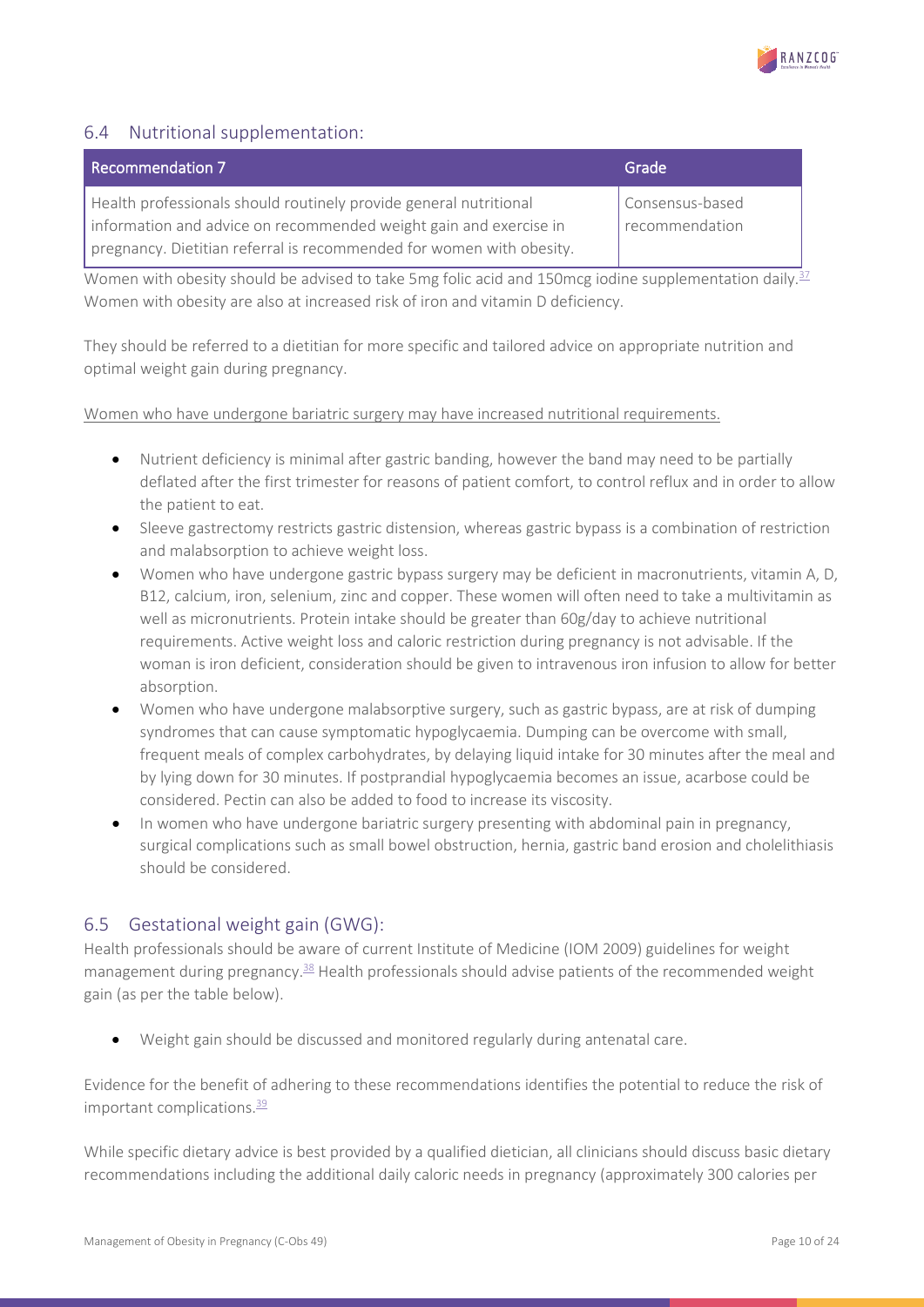

day, equivalent to half a sandwich or a glass of skim milk), avoiding processed foods and basing main meals around vegetables and salads with sides of carbohydrates (pasta, rice, noodles or bread) and lean proteins.<sup>40</sup>

| Table 2 Institute of Medicine weight gain during pregnancy suggested guidelines |  |  |  |
|---------------------------------------------------------------------------------|--|--|--|
|---------------------------------------------------------------------------------|--|--|--|

| BMI (kg/m <sup>2</sup> ) (WHO) $41$ | Classification      | Singleton<br>pregnancy<br>total weight<br>gain range | Rates of weight gain<br>in 2 <sup>nd</sup> and 3 <sup>rd</sup><br>Trimester (kg/week) |
|-------------------------------------|---------------------|------------------------------------------------------|---------------------------------------------------------------------------------------|
| < 18.5                              | Underweight         | 12.5-18kg                                            | $0.51(0.44 - 0.58)$                                                                   |
| 18.5-24.9                           | Normal              | 11.5-16kg                                            | $0.42$ (0.35 - 0.50)                                                                  |
| 25-29.9                             | Overweight          | 6.8-11.3kg                                           | $0.28(0.23 - 0.33)$                                                                   |
| >30                                 | Obese (All classes) | 5-9 kg                                               | $0.22(0.17 - 0.27)$                                                                   |

\* The above calculations for rates of weight gain assume a 0.5-2kg weight gain only during the first trimester and presume a linear gestational weight gain throughout the 2nd and 3rd trimesters. The above-recommended ranges are suggested to be used in combination with 'good clinical judgment' and a discussion with each woman by her health care provider regarding diet and exercise.  $\frac{38}{2}$  The BMI figures in the above table are derived from the World Health Organization she International Classification of [adult underweight, overweight and obesity according to BMI"](http://apps.who.int/bmi/index.jsp?introPage=intro_3.html). Provisional gestational weight guidelines were made for multiple pregnancies of:

- Normal weight women should gain 17-25 kg at term,
- Overweight women should gain 14-23 kg at term, and
- Obese women should gain 11-19 kg at term.

#### 6.6 Exercise during pregnancy:

Women should start or continue exercise programs during pregnancy in line with RANZCOG statement '*Exercise during [Pregnancy' \(C-Obs 62\).](https://ranzcog.edu.au/RANZCOG_SITE/media/RANZCOG-MEDIA/Women%27s%20Health/Statement%20and%20guidelines/Clinical-Obstetrics/Exercise-during-pregnancy-(C-Obs-62).pdf?ext=.pdf)* 

#### 6.7 Antenatal screening tests

| <b>Recommendation 8</b>                                                                                                                                               | Grade                             |
|-----------------------------------------------------------------------------------------------------------------------------------------------------------------------|-----------------------------------|
| Women with obesity should be offered early screening for diabetes and<br>advised of the increased risk of a 'no result' with non-invasive prenatal<br>testing (NIPT). | Consensus-based<br>recommendation |

#### 6.8 Glucose tolerance testing for Gestational Diabetes:

- Women with obesity should be offered early glucose tolerance testing (GTT), with a repeat at 28 weeks if the early test was normal. 43
- Women who have undergone gastric bypass surgery will not tolerate the glucose tolerance test due to "dumping syndrome" as the glucose load can stimulate increased insulin secretion and lead to hypoglycaemia. It may be preferable to undertake BSLs monitoring for 4-7 days preferably including a weekend to account for alterations in regular eating habits between 24 to 28 weeks of gestation in this population of women.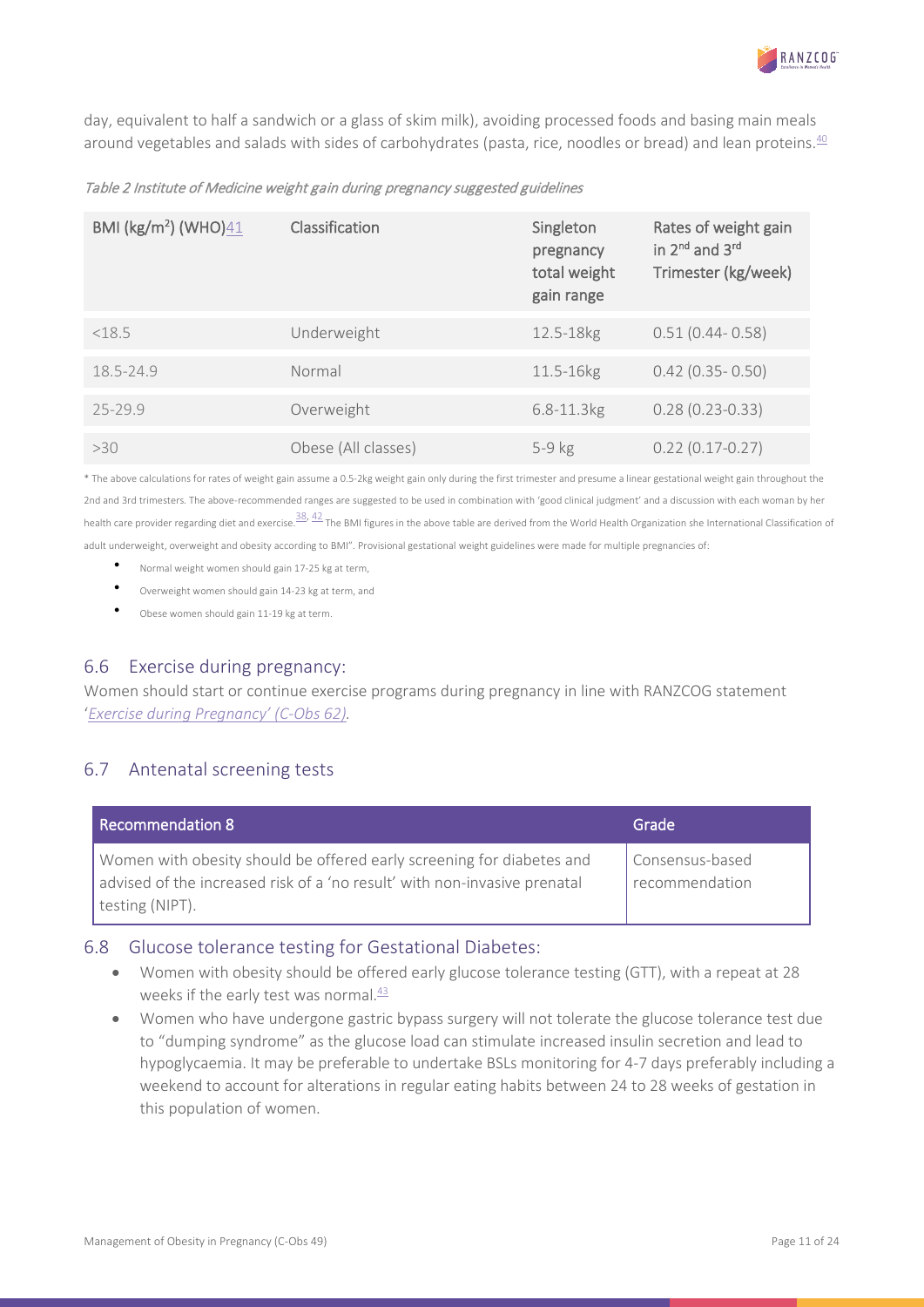

#### 6.9 Non-Invasive prenatal testing:

- Obesity increases the risk of not obtaining a result due to low fetal fraction; approximately 5% in class I obesity rising to 10% in Class II and even higher in Class III in some studies.<sup>44</sup> It is important to advise of this likelihood when counselling on this test.
- The issue with NIPT testing is compounded by the greater difficulty in performing ultrasound to achieve accurate neural tube measurements for combined first trimester screening, as well as performing invasive tests (CVS & amnio)

#### 6.10 Vaccinations

| Recommendation 9                                                                                                 | Grade            |
|------------------------------------------------------------------------------------------------------------------|------------------|
| Influenza and COVID19 vaccination are strongly recommended for pregnant   Consensus-based<br>women with obesity. | I recommendation |

Routine pregnancy vaccinations for influenza and pertussis should be recommended to all pregnant women. It is particularly important that women are aware of the significant increased risks of major maternal morbidity associated with infection with influenza strain H1N1 during pregnancy, particularly among women with obesity.

Pregnant women with COVID 19, particularly those with comorbidities, have increased risks of complications[.45,](#page-18-4) [46.](#page-18-5) Obesity is a risk factors for increased COVID-19 prevalence and severity in the general population $47$ . Hence vaccination against Covid 19 is strongly recommended for pregnant women, if they have not been vaccinated prior to pregnancy. See [Joint statement between RANZCOG and ATAGI about COVID-19](https://www.health.gov.au/news/joint-statement-between-ranzcog-and-atagi-about-covid-19-vaccination-for-pregnant-women)  [vaccination for pregnant women.](https://www.health.gov.au/news/joint-statement-between-ranzcog-and-atagi-about-covid-19-vaccination-for-pregnant-women)

#### 6.11 Anaesthetic assessment:

| Recommendation 10                                                        | Grade           |
|--------------------------------------------------------------------------|-----------------|
| Pregnant women with obesity should have an anaesthetic referral          | Consensus-based |
| antenatally, as per local guidelines, especially for women with BMI > 40 | recommendation  |

Antenatal anaesthetic consultation provides an opportunity for the anaesthetic team to screen for comorbidities and perform a comprehensive physical examination. Women can discuss anaesthetic options for labour analgesia, as well as caesarean birth. They can be counseled that neuraxial analgesia may be challenging and hence, they should plan to request this early in labour. The specific risks of general anaesthesia in pregnant women with obesity should also be discussed.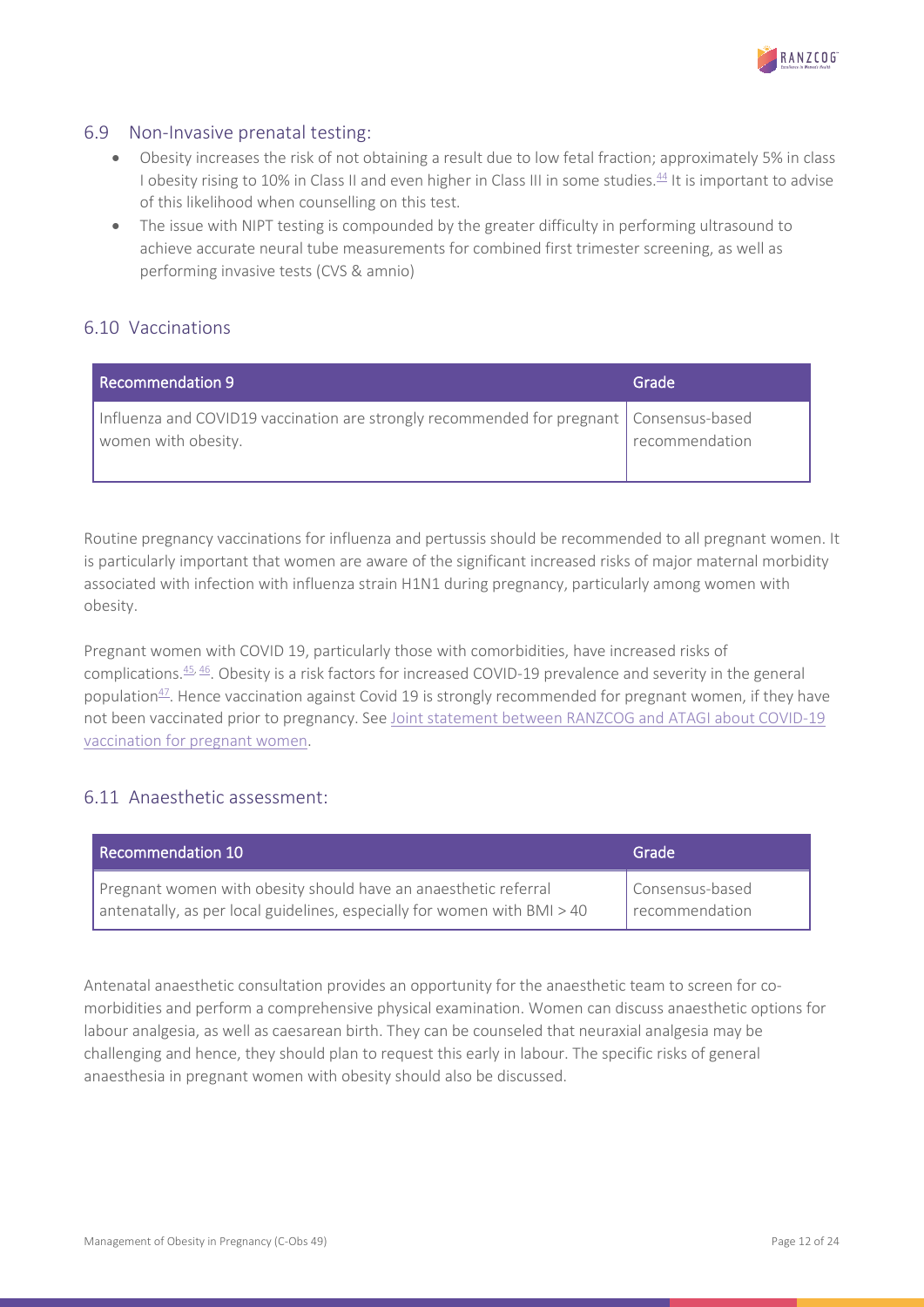

#### 6.12 Pre-eclampsia:

| <b>Recommendation 11</b>                                                                                                                                      | Grade                                                            |
|---------------------------------------------------------------------------------------------------------------------------------------------------------------|------------------------------------------------------------------|
| Calcium and aspirin supplementation should be considered in early<br>pregnancy and continued through till 36 weeks' gestation based on other<br>risk factors. | Evidence based<br>recommendation'<br>A (calcium)<br>Reference 48 |
|                                                                                                                                                               | B (aspirin)<br>Reference 49                                      |

There is strong evidence that calcium supplementation is of benefit for women at risk of pre-eclampsia.<sup>48</sup> This should be given as 1500 – 2000 mg of elemental calcium per day. Most available formulations of calcium contain 600 mg of elemental calcium requiring two or three tablets daily.

Low-dose aspirin (100-150 mg) per day reduces the risk of pre-term pre-eclampsia.  $49$  Some evidence suggests that this is more effective if taken at night. This should be commenced between 12- and 16-weeks' gestation and stopped at around 36 weeks.

#### 6.13 Ultrasound assessments and fetal growth:

| <b>Recommendation 12</b>                                                                                                                                                                   | Grade                             |
|--------------------------------------------------------------------------------------------------------------------------------------------------------------------------------------------|-----------------------------------|
| Pregnant women with obesity should be offered additional serial<br>ultrasounds for fetal growth. The timing and frequency of serial scans<br>should be based on the full clinical picture. | Consensus-based<br>recommendation |

Women with obesity have increased risks of congenital abnormalities, fetal growth restriction and macrosomia. However, ultrasound assessment of anatomy is less accurate in women with obesity with a reduced detection rate of structural conditions at the routine second trimester morphology scan. $50$ 

Despite its limitations, ultrasound may provide a more accurate assessment of fetal growth than clinical assessment.<sup>51</sup> Third trimester serial fetal growth ultrasound should be offered to women with obesity. There is increasing evidence to suggest that single, or even serial scans, have a low sensitivity for detecting growth restriction in women with obesity.<sup>[52](#page-18-11)</sup> It is important to have a high degree of clinical suspicion for aberrant growth and ultrasound findings should be interpreted, and management planned, in the context of this poor sensitivity.

#### 6.14 Previous caesarean section:

| Recommendation 13                                                       | Grade          |
|-------------------------------------------------------------------------|----------------|
| Pregnant women with obesity wishing to consider vaginal birth after     | Evidence based |
| previous caesarean section (VBAC) should be advised of the lower chance | recommendation |
| of success and high chance of complications.                            |                |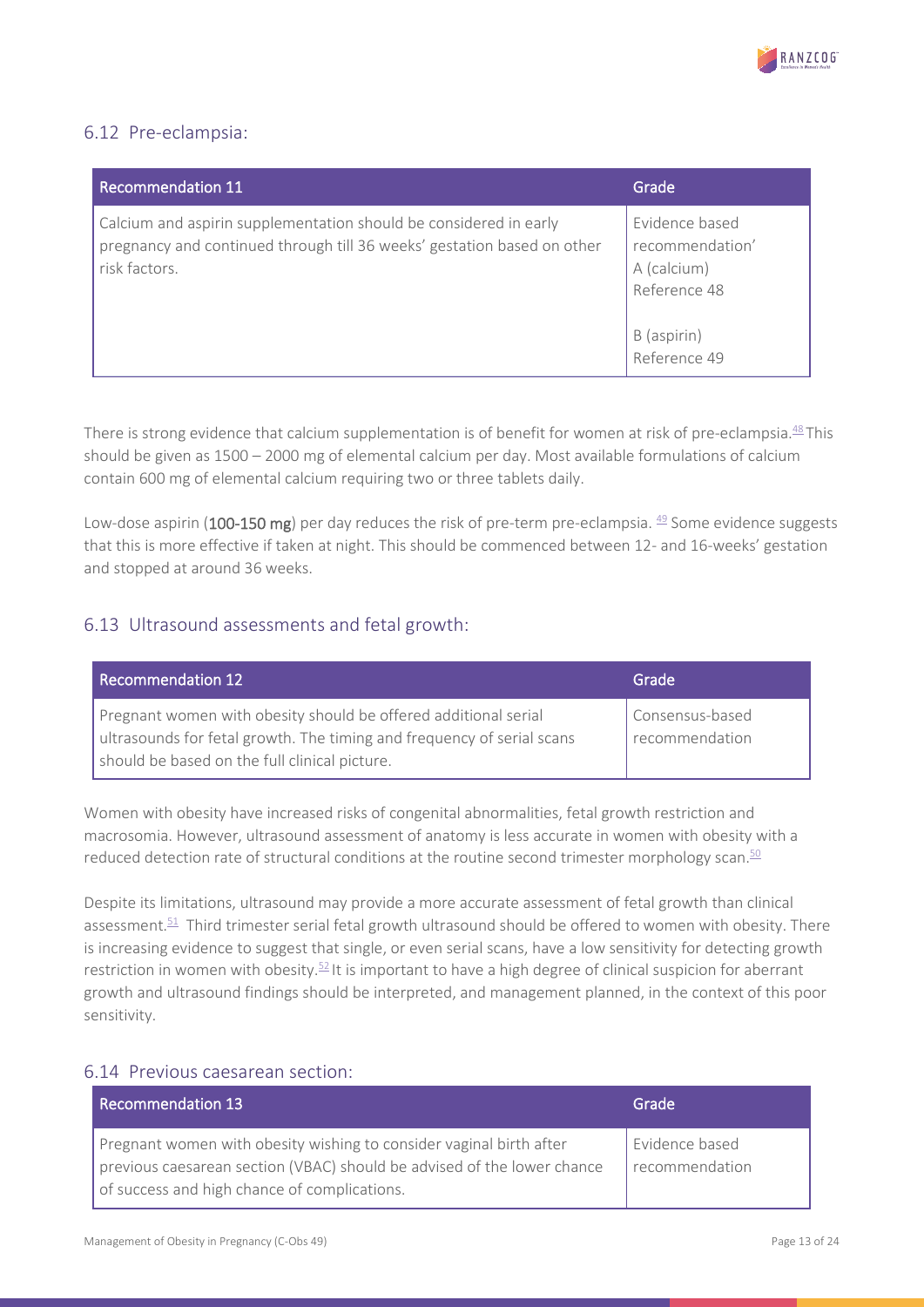

| Reference 53-54 |
|-----------------|

Women with obesity are less likely to have a successful vaginal birth after caesarean section, and the operative and anaesthetic risks of emergency caesarean section will be higher for these women.  $53\,54$  $53\,54$ Accordingly, it is recommended that an informed discussion is held with the woman during the antenatal period and an individualised decision made regarding mode of delivery after consideration of all relevant clinical factors using the principles of shared decision making.

### 6.15 Timing of birth

| <b>Recommendation 14</b>                                              | Grade                             |
|-----------------------------------------------------------------------|-----------------------------------|
| Vomen with BMI≥50 should be offered delivery prior to their due date. | Consensus-based<br>recommendation |

There is no universal consensus on the optimum timing of birth for women with obesity in the absence of comorbidities. Awaiting spontaneous labour after the due date may increase the risk of macrosomia and term stillbirth in women with obesity. Induction of labour does not appear to increase the risk of caesarean birth.<sup>55</sup> Recent observational data on 5000 women comparing outcomes before and after a protocol of delivery by 40 weeks' gestation found a significant reduction in the risk of caesarean section for women with obesity.<sup>[56](#page-18-15)</sup>

The benefit of induction is likely to be more significant with higher BMI. Given the extremely high rates of stillbirth from 39 weeks' gestation in women with a BMI >  $50<sub>5</sub>$  consideration should be given to offering delivery by 39 weeks for this group.

The optimal timing of delivery for women with obesity with lower BMI is unclear.

#### 6.16 Mode of birth

| <b>Recommendation 15</b>                                                 | Grade           |
|--------------------------------------------------------------------------|-----------------|
| Women with obesity, particularly those with Class III obesity, should be | Consensus-based |
| advised of the increased risks of emergency caesarean section.           | recommendation  |

Emergency caesarean section rates are strongly linked to BMI. Women with class III obesity have, approximately, a 40% chance of an emergency caesarean following spontaneous onset of labour  $57, 58$  $57, 58$ . This information should inform discussions around mode of delivery and for some women, there may be benefits to elective caesarean section. The principles of shared decision making should be used to guide discussions regarding mode of birth.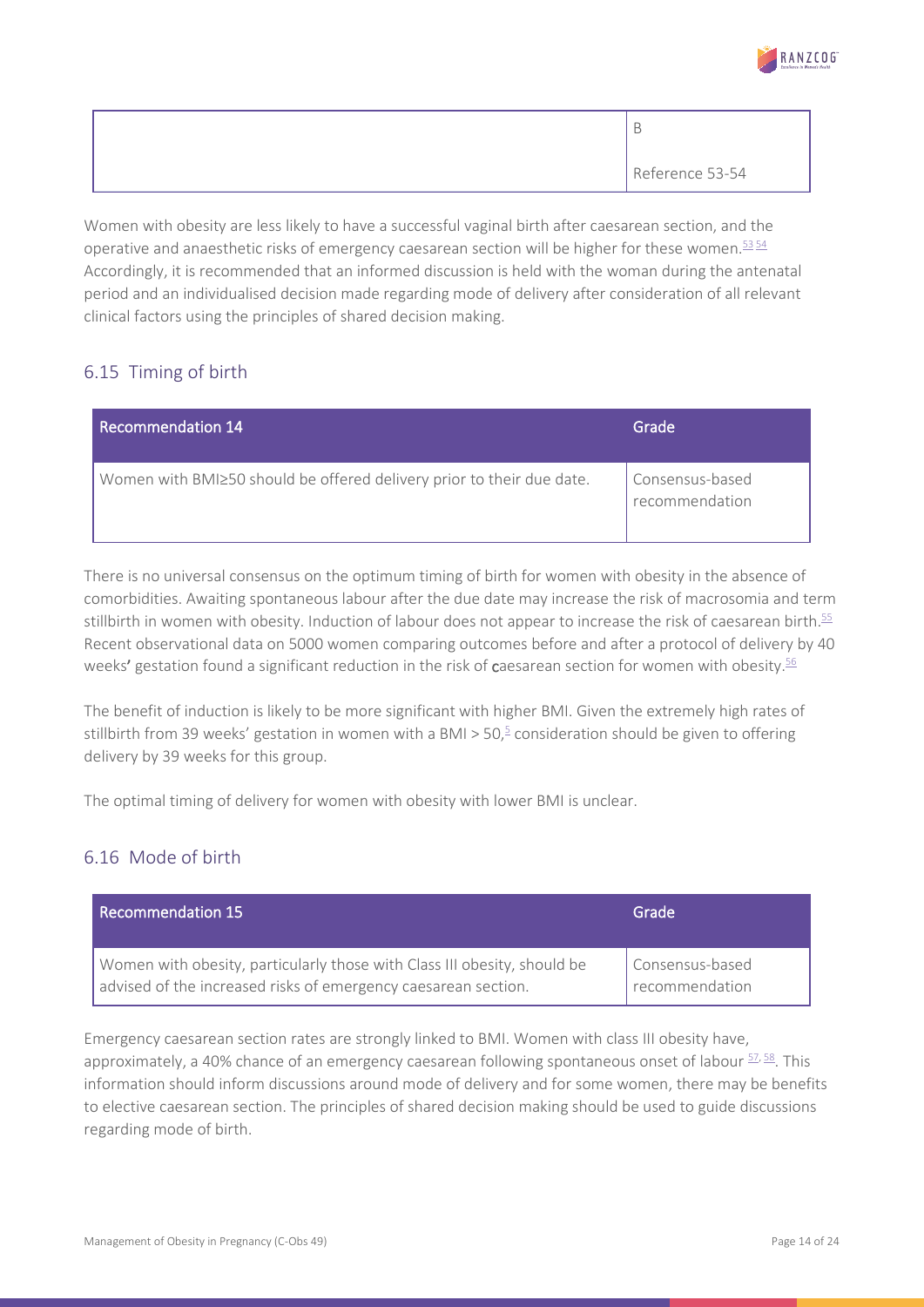

#### 6.17 Medication dosing during pregnancy, peripartum, and postpartum

Although data are sparse and mostly drawn from studies of non-pregnant adults with obesity, consideration should be given to appropriate medication dosage and whether an increased dosage is required for women with obesity in pregnancy. In particular:

- Recommended folic acid supplementation dose (for prevention of neural tube defects) is 5mg rather than the standard 0.4-0.5mg $^{59}$ .
- Venous thromboembolism prophylaxis dose increase is recommended with increasing maternal weight (e.g. standard dose enoxaparin 40mg daily 50-90kg, 60mg daily 90-130kg, 80mg daily  $>130$ kg)<sup>60.</sup>
- There is *in vitro* evidence that very low-dose aspirin (60mg) for preeclampsia prophylaxis is ineffective in women with obesity in pregnancy  $61$ , so these women should receive at least 100mg or 150mg daily dose.
- Consider increased prophylactic antibiotic dose at caesarean section e.g. if cephazolin used, 1g for maternal weight <80kg, 2g if 80kg or more and 3g if 120kg or more. (It should be noted that this evidence is mostly based on data from non-pregnant adults with obesity and specific Caesarean Section data is sparse and inconclusive) $62$ .

## 7. Intrapartum and postpartum care

| <b>Recommendation 16</b>                                                 | Grade           |
|--------------------------------------------------------------------------|-----------------|
| Intrapartum risks associated with obesity should be mitigated by routine | Consensus-based |
| precautions including preparation for PPH and shoulder dystocia.         | recommendation  |

#### 7.1 Vaginal birth:

The progress of labour and time taken to achieve full dilatation is prolonged for women with obesity[. 18,](#page-16-17) [63](#page-19-0) Most of this extra time is in the latent phase with active first and second stage being similar. There is also a greater chance of failed induction, which may be as high as 37.5% for Class III obesity, with Bishop score reliably indicating success rates.<sup>64</sup> Higher doses and longer exposure to oxytocin is also needed to achieve vaginal delivery[.65](#page-19-2) The potential for a more prolonged labour to achieve vaginal delivery should be explained to women antenatally.

Intrapartum management may be complicated by difficulty confirming fetal presentation and a higher requirement for internal fetal and uterine pressure monitoring.<sup>20</sup> Continuous electronic fetal monitoring in labour is recommended for women with BMI>/=40 as pe[r RANZCOG Intrapartum Fetal Surveillance Clinical](https://fsep.ranzcog.edu.au/FSEP/media/FSEP/IFS%20Clinical%20Guideline/FINAL-RANZCOG-IFS-Clinical-Guideline-2019.pdf)  [Guideline.](https://fsep.ranzcog.edu.au/FSEP/media/FSEP/IFS%20Clinical%20Guideline/FINAL-RANZCOG-IFS-Clinical-Guideline-2019.pdf) Women with BMI 30-40 may need continuous electronic fetal monitoring in the presence of additional risk factors in accordance with the RANZCOG guideline $66$ .

At the time of delivery, awareness should be maintained of the increased risk of shoulder dystocia.

With the increased risk of PPH, women with a BMI >40kg/m<sup>2</sup> should have intravenous access on admission to labour ward and advised of the benefits of active management of the third stage of labour.

#### 7.2 Care in theatre:

Operating theatre staff should be alerted regarding any woman whose weight exceeds 120kg to ensure adequate staffing and equipment are available. Clinicians should appreciate that obesity adds complexity and experienced surgical staff should be involved. Consideration should be given to the use of specific devices such as panniculus retractors.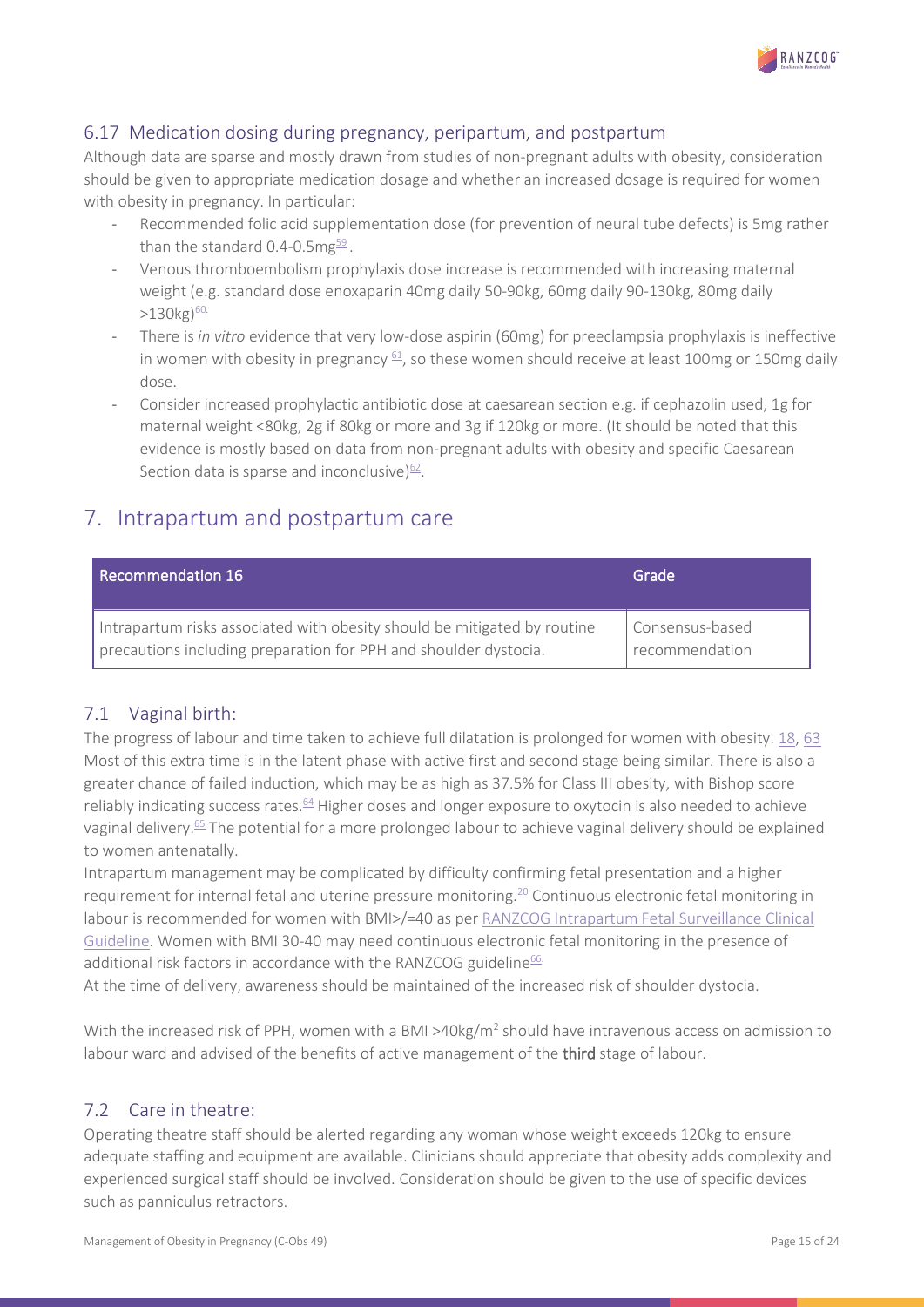

### 7.3 Thromboembolism prophylaxis:

Women who are obese are at increased risk of thromboembolism. Local guidelines for thromboembolism prophylaxis should be followed but standard doses for DVT prophylaxis are likely to be insufficient. Therefore, doses should be calculated on the basis of weight. $67$ 

#### 7.4 Use of Rh(D) Immunoglobulin in women with a BMI >30:

Whilst there is some evidence to suggest that intramuscular administration of Rh(D) immunoglobulin may not be as effective in patients with a BMI >30, there is currently insufficient evidence to support a change to clinical and laboratory practice at the present time.

No specific additional testing is required because of a BMI >30, unless there has been a large fetomaternal haemorrhage, in which case testing should be in accordance with local guidelines. For women with a BMI >30 who experience a fetomaternal haemorrhage of greater than 6ml, consideration

may be given to administering any required additional doses of Rh(D) immunoglobulin via the intravenous route to increase bioavailability and facilitate the more rapid clearance of fetal cells.

When administering Rh(D) Immunoglobulin, particular consideration should be given to factors which may impact on the injection, including the site of administration and length of the needle used. $68$ 

### 7.5 Breastfeeding:

Given obesity is associated with lower rates of breastfeeding uptake and continuation, $25$  women who are obese should be offered support antenatally and immediately following birth to assist with the initiation and maintenance of breastfeeding.

#### 7.6 Weight management postpartum:

Women with obesity should continue to receive nutritional and exercise advice following delivery from an appropriately trained professional, with a view to encouraging appropriate weight reduction. It may be an opportunity to evaluate for underlying causes of obesity (for example with thyroid function or cortisol) and to explore previous interventions tried. Women can also be screened for complications of obesity.

Advice should be provided that weight loss or limiting further weight gain will reduce risks in future pregnancies. $8$ 

Consideration should be given to referral for bariatric surgery following birth especially in women with Class III obesity.

Women should be offered appropriate advice on postpartum contraception, taking into consideration the individual needs of the woman and presence of additional risk factors.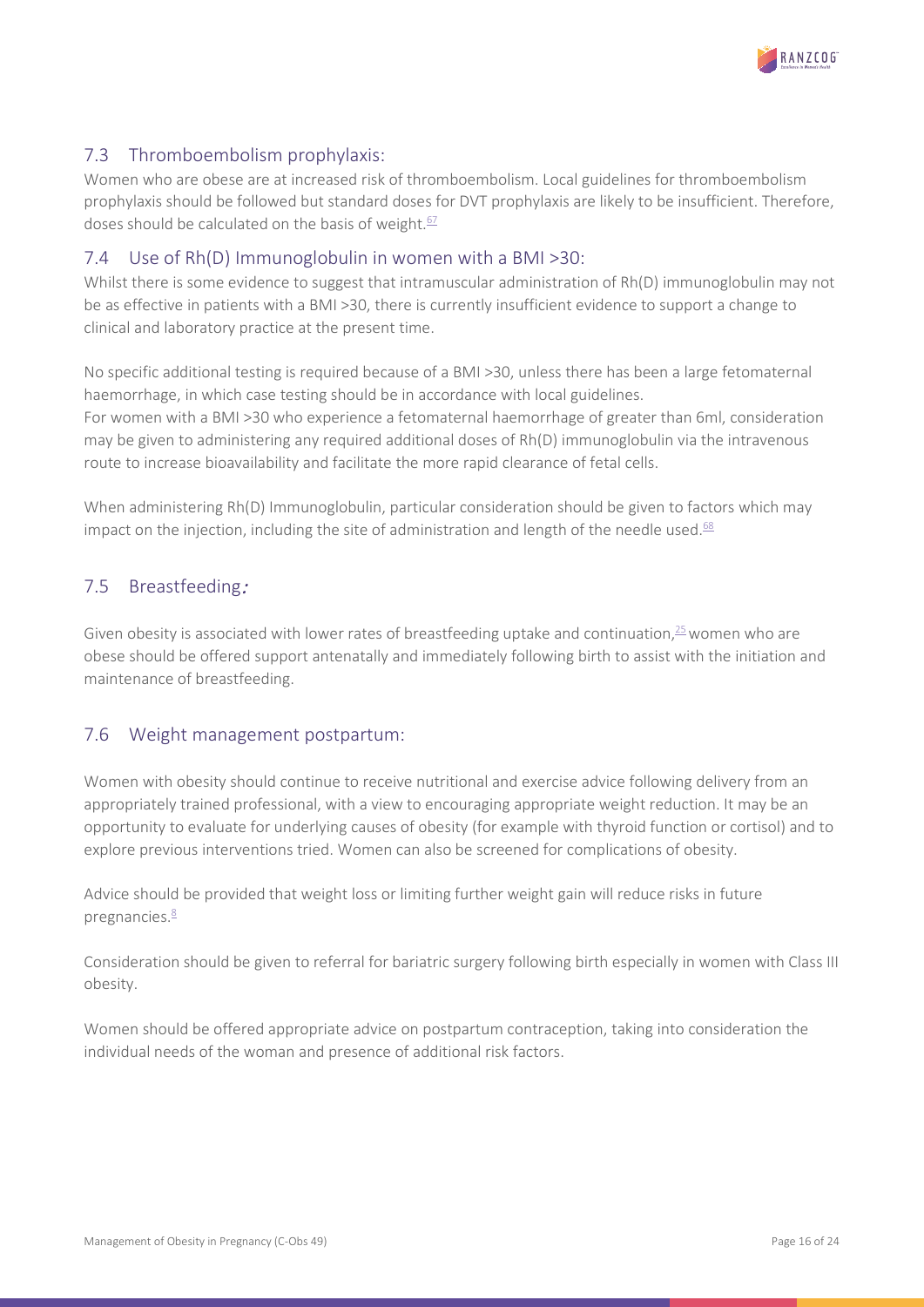

## 8. Summary

Obesity is prevalent in obstetrics and presents increased risks of complication. Extra advice, investigations and surveillance may help reduce these risks. Clinicians should routinely engage in counselling about risks and ensure women are able to engage with the recommendations.

## 9. References

<span id="page-16-0"></span>1. Organisation WH. Global database on body mass index: BMI classification 2006 2006 [cited 2013 6 September ]. Available from: [http://www.assessmentpsychology.com/icbmi.htm.](http://www.assessmentpsychology.com/icbmi.htm)

<span id="page-16-1"></span>2. Australian Institute of Health and Welfare. Australia's mothers and babies 2017—in brief. Perinatal statistics series no. 35. Cat. no. PER 100. Canberra AIHW, 2019.

<span id="page-16-2"></span>3. McAuliffe FM, Killeen SL, Jacob CM, Hanson MA, Hadar E, McIntyre HD, et al. Management of prepregnancy, pregnancy, and postpartum obesity from the FIGO Pregnancy and Non-Communicable Diseases Committee: A FIGO (International Federation of Gynecology and Obstetrics) guideline. International Journal of Gynecology & Obstetrics. 2020;151(S1):16-36.

<span id="page-16-3"></span>4. Snider AP, Wood JR. Obesity induces ovarian inflammation and reduces oocyte quality. Reproduction. 2019;158(3):R79-R90.

<span id="page-16-4"></span>5. Yao R, Ananth CV, Park BY, Pereira L, Plante LA, Perinatal Research C. Obesity and the risk of stillbirth: a population-based cohort study. American journal of obstetrics and gynecology. 2014;210(5):457 e1-9.

<span id="page-16-5"></span>6. Kislal S, Shook LL, Edlow AG. Perinatal exposure to maternal obesity: Lasting cardiometabolic impact on offspring. Prenat Diagn. 2020;40(9):1109-25.

<span id="page-16-6"></span>7. de Jersey S. ARE WE MISSING OPPORTUNITIES? UNDERSTANDING HEALTH BEHAVIOURS ASSOCIATED WITH OVERWEIGHT IN PREGNANCY. Queensland University of Technology. 2013.

<span id="page-16-7"></span>8. Knight-Agarwal CR, Williams LT, Davis D, Davey R, Cochrane T, Zhang H, et al. Association of BMI and interpregnancy BMI change with birth outcomes in an Australian obstetric population: a retrospective cohort study. BMJ Open. 2016;6(5):e010667.

<span id="page-16-8"></span>9. Lashen H, Fear K, Sturdee DW. Obesity is associated with increased risk of first trimester and recurrent miscarriage: matched case-control study. Hum Reprod. 2004;19(7):1644-6.

<span id="page-16-9"></span>10. Cavalcante MB, Sarno M, Peixoto AB, Araujo Junior E, Barini R. Obesity and recurrent miscarriage: A systematic review and meta-analysis. J Obstet Gynaecol Res. 2019;45(1):30-8.

<span id="page-16-10"></span>11. Rasmussen SA, Chu SY, Kim SY, Schmid CH, Lau J. Maternal obesity and risk of neural tube defects: a metaanalysis. American journal of obstetrics and gynecology. 2008;198(6):611-9.

<span id="page-16-11"></span>12. D'Souza R, Horyn I, Pavalagantharajah S, Zaffar N, Jacob C-E. Maternal body mass index and pregnancy outcomes: a systematic review and metaanalysis. American Journal of Obstetrics & Gynecology MFM. 2019;1(4):100041.

<span id="page-16-12"></span>13. Jacobsen AF, Skjeldestad FE, Sandset PM. Ante- and postnatal risk factors of venous thrombosis: a hospital-based case-control study. J Thromb Haemost. 2008;6(6):905-12.

<span id="page-16-13"></span>14. Butwick AJ, Bentley J, Leonard SA, Carmichael SL, El-Sayed YY, Stephansson O, et al. Prepregnancy maternal body mass index and venous thromboembolism: a population-based cohort study. BJOG : an international journal of obstetrics and gynaecology. 2019;126(5):581-8.

<span id="page-16-15"></span><span id="page-16-14"></span>15. Dominguez JE, Grotegut CA, Cooter M, Krystal AD, Habib AS. Screening extremely obese pregnant women for obstructive sleep apnea. American journal of obstetrics and gynecology. 2018;219(6):613 e1- e10. 16. Nelson DB, Moniz MH, Davis MM. Population-level factors associated with maternal mortality in the United States, 1997-2012. BMC Public Health. 2018;18(1):1007.

<span id="page-16-16"></span>17. Ruhstaller KE, Elovitz MA, Stringer M, Epperson CN, Durnwald CP. Obesity and the association with maternal mental health symptoms. J Matern Fetal Neonatal Med. 2017;30(16):1897-901.

<span id="page-16-17"></span>18. Polónia Valente R, Santos P, Ferraz T, Montenegro N, Rodrigues T. Effect of obesity on labor duration among nulliparous women with epidural analgesia. J Matern Fetal Neonatal Med. 2020;33(13):2195-201.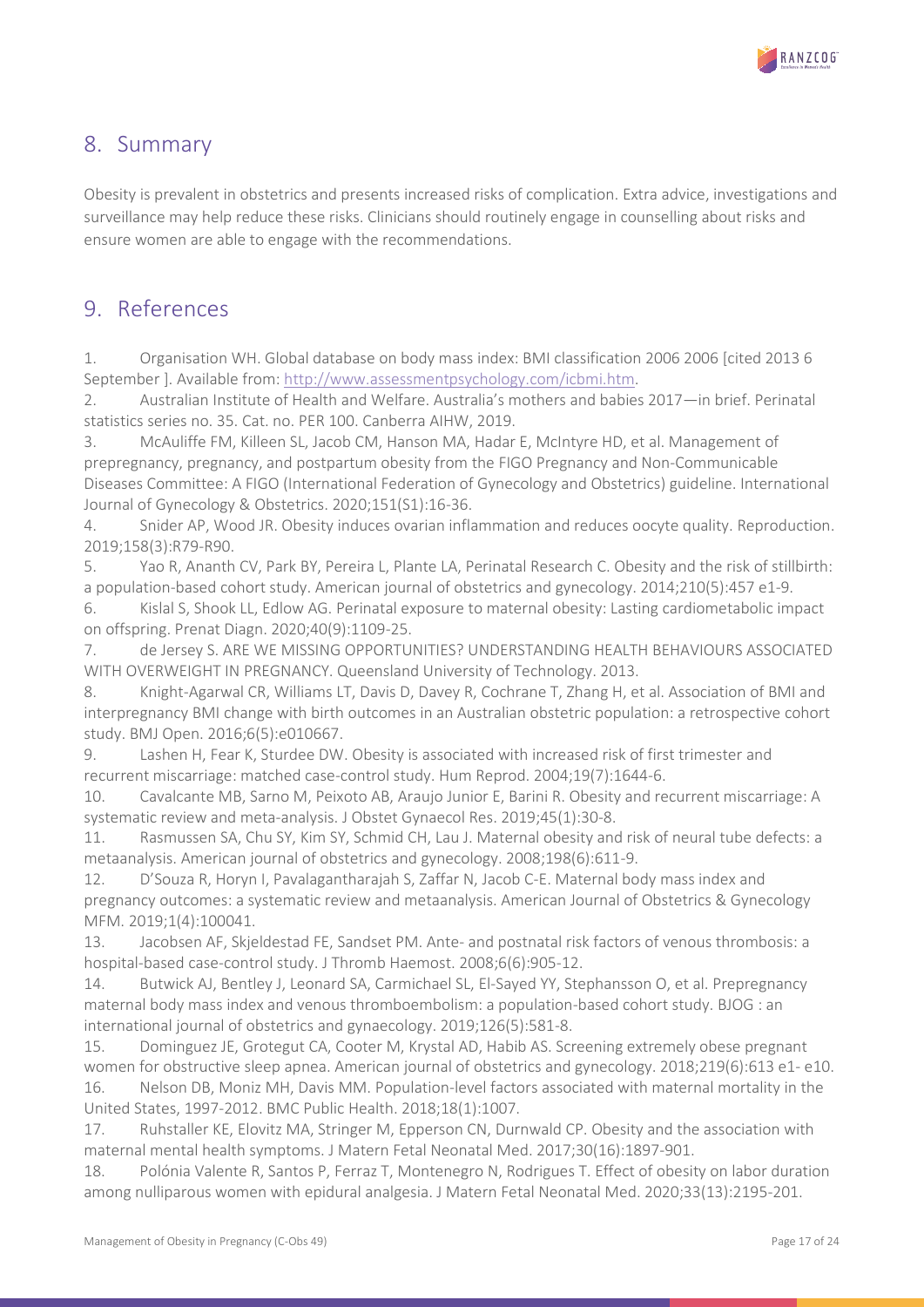

<span id="page-17-0"></span>19. Morken NH, Klungsoyr K, Magnus P, Skjaerven R. Pre-pregnant body mass index, gestational weight gain and the risk of operative delivery. Acta Obstet Gynecol Scand. 2013;92(7):809-15.

<span id="page-17-1"></span>20. Brocato B, Lewis D, Mulekar M, Baker S. Obesity's impact on intrapartum electronic fetal monitoring. J Matern Fetal Neonatal Med. 2019;32(1):92-4.

<span id="page-17-2"></span>21. Kula AO, Riess ML, Ellinas EH. Increasing body mass index predicts increasing difficulty, failure rate, and time to discovery of failure of epidural anesthesia in laboring patients. J Clin Anesth. 2017;37:154-8.

<span id="page-17-3"></span>22. Taylor CR, Dominguez JE, Habib AS. Obesity And Obstetric Anesthesia: Current Insights. Local Reg Anesth. 2019;12:111-24.

<span id="page-17-4"></span>23. Sullivan EA, Dickinson JE, Vaughan GA, Peek MJ, Ellwood D, Homer CS, et al. Maternal super-obesity and perinatal outcomes in Australia: a national population-based cohort study. BMC Pregnancy and Childbirth. 2015;15(1).

<span id="page-17-5"></span>24. Conner SN, Verticchio JC, Tuuli MG, Odibo AO, Macones GA, Cahill AG. Maternal obesity and risk of postcesarean wound complications. Am J Perinatol. 2014;31(4):299-304.

<span id="page-17-6"></span>25. Ramji N, Challa S, Murphy PA, Quinlan J, Crane JMG. A comparison of breastfeeding rates by obesity class. J Matern Fetal Neonatal Med. 2018;31(22):3021-6.

<span id="page-17-7"></span>26. Josefson JL, Catalano PM, Lowe WL, Scholtens DM, Kuang A, Dyer AR, et al. The Joint Associations of Maternal BMI and Glycemia with Childhood Adiposity. J Clin Endocrinol Metab. 2020;105(7).

<span id="page-17-8"></span>27. Volger S VM, Dougherty M,. Patients' Preferred Terms for Describing their Excess Weight: Discussing Obesity in Clinical Practice. Obesity (Silver Spring). 2012;20(1):147-50.

<span id="page-17-9"></span>28. Oteng-Ntim E, Mononen S, Sawicki O, Seed PT, Bick D, Poston L. Interpregnancy weight change and adverse pregnancy outcomes: a systematic review and meta-analysis. BMJ Open. 2018;8(6):e018778.

<span id="page-17-10"></span>29. Opray NG, R. Deussen,A, Dodd,J. Directed preconception health programs and interventions for improving pregnancy outcomes for women who are overweight or obese. Cochrane Database of Systematic Reviews. 2015.

<span id="page-17-11"></span>30. Furber CM, L. Bower,P. Kontopantelis,E. Quenby,S. Lavender,T. Antenatal interventions for reducing weight in obese women for improving pregnancy outcome. Cochrane Database of Systematic Reviews. 2013.

<span id="page-17-12"></span>31. NHMRC. NHMRC Public Statement: Iodine supplementation for pregnant and breastfeeding women 2010 [cited 2021]. Available from[: https://www.nhmrc.gov.au/about-us/publications/iodine-supplementation](https://www.nhmrc.gov.au/about-us/publications/iodine-supplementation-pregnant-and-breastfeeding-women)[pregnant-and-breastfeeding-women.](https://www.nhmrc.gov.au/about-us/publications/iodine-supplementation-pregnant-and-breastfeeding-women)

<span id="page-17-13"></span>32. NICE. Weight management before, during and after pregnancy: National Institute of Health and Care Excellence; 2010 [cited 2021]. Available from: [https://www.nice.org.uk/guidance/ph27/resources/weight](https://www.nice.org.uk/guidance/ph27/resources/weight-management-before-during-and-after-pregnancy-pdf-1996242046405)[management-before-during-and-after-pregnancy-pdf-1996242046405.](https://www.nice.org.uk/guidance/ph27/resources/weight-management-before-during-and-after-pregnancy-pdf-1996242046405)

<span id="page-17-14"></span>33. Shawe J, Ceulemans D, Akhter Z, Neff K, Hart K, Heslehurst N, et al. Pregnancy after bariatric surgery: Consensus recommendations for periconception, antenatal and postnatal care. Obes Rev. 2019;20(11):1507- 22.

<span id="page-17-15"></span>34. Lissau I, Sørensen TI. Parental neglect during childhood and increased risk of obesity in young adulthood. Lancet. 1994;343(8893):324-7.

<span id="page-17-16"></span>35. Gustafson TB, Sarwer DB. Childhood sexual abuse and obesity. Obes Rev. 2004;5(3):129-35.

<span id="page-17-17"></span>36. Hollingsworth K, Callaway L, Duhig M, Matheson S, Scott J. The association between maltreatment in childhood and pre-pregnancy obesity in women attending an antenatal clinic in Australia. PLoS One. 2012;7(12):e51868-e.

<span id="page-17-18"></span>37. National Health and Medical Research Council. Iodine supplementation for Pregnant and Breastfeeding Women: Public statement. 2010.

<span id="page-17-19"></span>38. Institute of Medicine (US) and National Research Council (US) Committee to Reexamine IOM Pregnancy Weight Guidelines. Weight Gain During Pregnancy: Reexamining the Guidelines. Washington DC: National Academy of Sciences; 2009.

<span id="page-17-20"></span>39. Goldstein RF, Abell SK, Ranasinha S, Misso M, Boyle JA, Black MH, et al. Association of Gestational Weight Gain With Maternal and Infant Outcomes: A Systematic Review and Meta-analysis. JAMA. 2017;317(21):2207-25.

<span id="page-17-21"></span>40. NHMRC. Australian Dietary Guidelines Canberra: National Health and Medical Research Council; 2013 [cited 2021]. Available from:

[https://www.eatforhealth.gov.au/sites/default/files/content/The%20Guidelines/n55a\\_australian\\_dietary\\_gui](https://www.eatforhealth.gov.au/sites/default/files/content/The%20Guidelines/n55a_australian_dietary_guidelines_summary_131014_1.pdf) [delines\\_summary\\_131014\\_1.pdf.](https://www.eatforhealth.gov.au/sites/default/files/content/The%20Guidelines/n55a_australian_dietary_guidelines_summary_131014_1.pdf)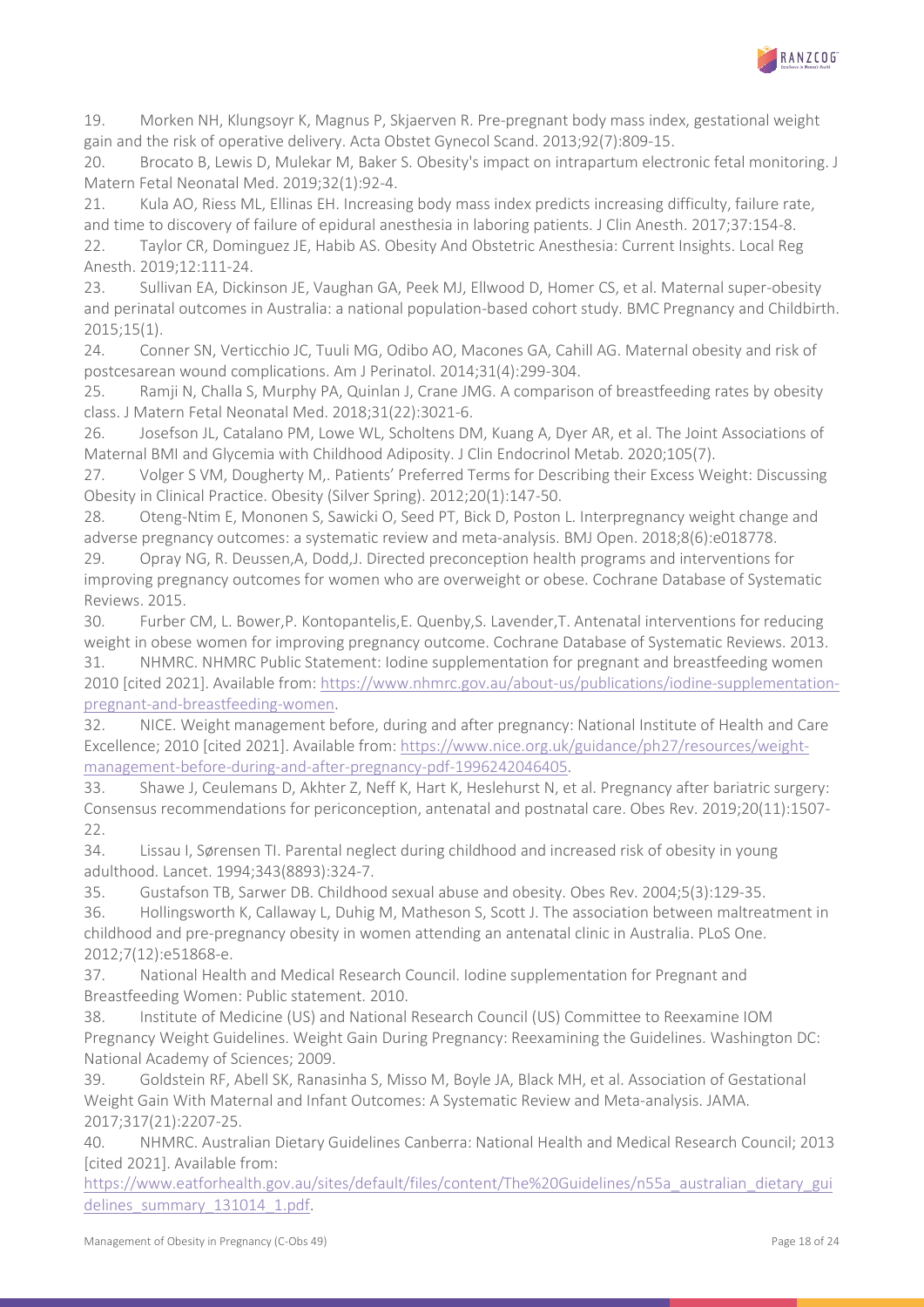

<span id="page-18-0"></span>41. World Health Organization. Global database on body mass index: BMI classification 2006 [cited 2013 6 September 2013]. Available from[: http://apps.who.int/bmi/index.jsp?introPage=intro\\_3.html.](http://apps.who.int/bmi/index.jsp?introPage=intro_3.html)

<span id="page-18-1"></span>42. de Jersey SJ. Are we missing opportunities? Understanding health behaviours associated with overweight in pregnancy. : Queensland University of Technology; 2013.

<span id="page-18-2"></span>43. Nankervis A MH, Moses R, Ross GP, Callaway L, Porter C, Jeffries W, Boorman C, De Vries B ADIPS Consensus Guidelines for the Testing and Diagnosis of Hyperglycaemia in Pregnancy in Australia and New Zealand: Australasian Diabetes in Pregnancy Society; 2014 [cited 2021 3 November]. Available from: [https://www.adips.org/downloads/2014ADIPSGDMGuidelinesV18.11.2014\\_000.pdf.](https://www.adips.org/downloads/2014ADIPSGDMGuidelinesV18.11.2014_000.pdf)

<span id="page-18-3"></span>44. Juul LA, Hartwig TS, Ambye L, Sorensen S, Jorgensen FS. Noninvasive prenatal testing and maternal obesity: A review. Acta Obstet Gynecol Scand. 2020;99(6):744-50.

<span id="page-18-4"></span>45. Knight M, Bunch K, Vousden N, Morris E, Simpson N, Gale C, et al. Characteristics and outcomes of pregnant women admitted to hospital with confirmed SARS-CoV-2 infection in UK: national population based cohort study. BMJ. 2020;369:m2107.

<span id="page-18-5"></span>46. Kayem G, Lecarpentier E, Deruelle P, Bretelle F, Azria E, Blanc J, et al. A snapshot of the Covid-19 pandemic among pregnant women in France. J Gynecol Obstet Hum Reprod. 2020;49(7):101826.

<span id="page-18-6"></span>47. Petrakis D, Margină D, Tsarouhas K, Tekos F, Stan M, Nikitovic D, et al. Obesity - a risk factor for increased COVID-19 prevalence, severity and lethality (Review). Mol Med Rep. 2020;22(1):9-19.

<span id="page-18-7"></span>48. Hofmeyr GJ, Belizan JM, von Dadelszen P, Calcium, Pre-eclampsia Study G. Low-dose calcium supplementation for preventing pre-eclampsia: a systematic review and commentary. BJOG : an international journal of obstetrics and gynaecology. 2014;121(8):951-7.

<span id="page-18-8"></span>49. Roberge S, Bujold E, Nicolaides KH. Aspirin for the prevention of preterm and term preeclampsia: systematic review and metaanalysis. American journal of obstetrics and gynecology. 2018;218(3):287-93 e1. 50. Dashe JM, D. Twickler, D. . Effect of Maternal Obesity on the Ultrasound Detection of Anomalous

<span id="page-18-9"></span>Fetuses. . Obstet Gynecol 2009;113(5):1001-7.

<span id="page-18-10"></span>51. Sovio U, White IR, Dacey A, Pasupathy D, Smith GCS. Screening for fetal growth restriction with universal third trimester ultrasonography in nulliparous women in the Pregnancy Outcome Prediction (POP) study: a prospective cohort study. Lancet. 2015;386(10008):2089-97.

<span id="page-18-11"></span>52. Dude AM, Davis B, Delaney K, Yee LM. Identifying fetal growth disorders using ultrasound in obese nulliparous women. J Matern Fetal Neonatal Med. 2019:1-6.

<span id="page-18-12"></span>53. Yao R, Crimmins SD, Contag SA, Kopelman JN, Goetzinger KR. Adverse perinatal outcomes associated with trial of labor after cesarean section at term in pregnancies complicated by maternal obesity. J Matern Fetal Neonatal Med. 2019;32(8):1256-61.

<span id="page-18-13"></span>54. Wilson E, Sivanesan K, Veerasingham M. Rates of vaginal birth after caesarean section: What chance do obese women have? Aust N Z J Obstet Gynaecol. 2020;60(1):88-92.

<span id="page-18-14"></span>55. Grobman WA, Rice MM, Reddy UM, Tita ATN, Silver RM, Mallett G, et al. Labor Induction versus Expectant Management in Low-Risk Nulliparous Women. N Engl J Med. 2018;379(6):513-23.

<span id="page-18-15"></span>56. Schuster M, Madueke-Laveaux OS, Mackeen AD, Feng W, Paglia MJ. The effect of the MFM obesity protocol on cesarean delivery rates. American journal of obstetrics and gynecology. 2016;215(4):492 e1-6.

<span id="page-18-16"></span>57. Paidas Teefey C, Reforma L, Koelper NC, Sammel MD, Srinivas SK, Levine LD, et al. Risk Factors Associated With Cesarean Delivery After Induction of Labor in Women With Class III Obesity. Obstetrics and gynecology. 2020;135(3):542-9.

<span id="page-18-17"></span>58. (AIHW) AIoHaW. Australia's mothers and babies. Australian Government, 2019.

<span id="page-18-18"></span>59. Denison FC, Aedla NR, Keag O, Hor K, Reynolds RM, Milne A, et al. Care of Women with Obesity in Pregnancy: Green-top Guideline No. 72. BJOG : an international journal of obstetrics and gynaecology. 2019;126(3):e62-e106.

<span id="page-18-19"></span>60. Nelson-Piercy C MP, Mackillop L. Reducing the risk of venous thromboembolism during pregnancy and the puerperium. Green-top Guideline

RCOG. 2015;No. 37a (3rd Edition).

<span id="page-18-20"></span>61. Finneran MM, Gonzalez-Brown VM, Smith DD, Landon MB, Rood KM. Obesity and laboratory aspirin resistance in high-risk pregnant women treated with low-dose aspirin. American journal of obstetrics and gynecology. 2019;220(4):385.e1-.e6.

<span id="page-18-21"></span>62. ACOG Practice Bulletin No. 199: Use of Prophylactic Antibiotics in Labor and Delivery. Obstetrics and gynecology. 2018;132(3):e103-e19.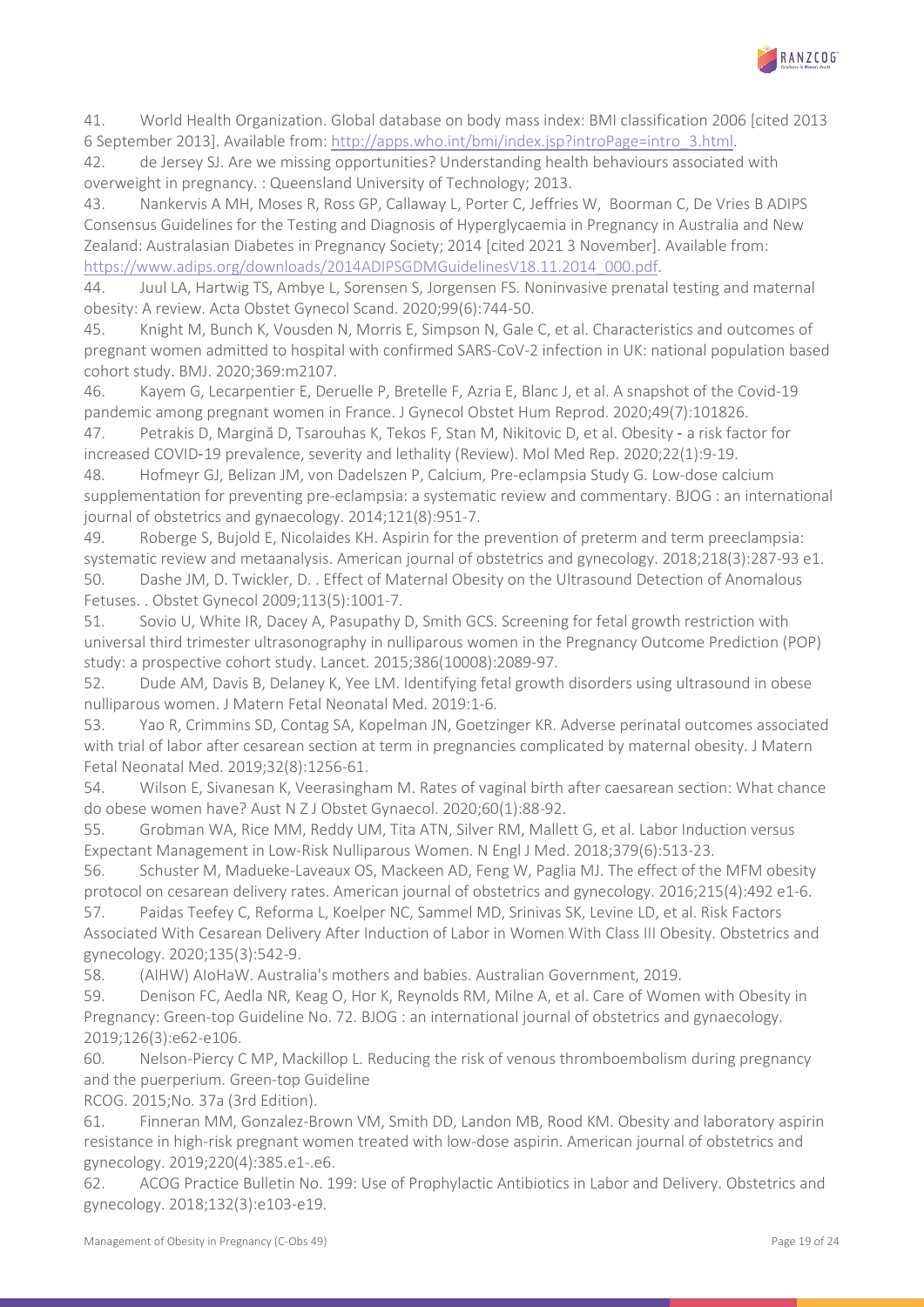

<span id="page-19-0"></span>63. Norman SM, Tuuli MG, Odibo AO, Caughey AB, Roehl KA, Cahill AG. The effects of obesity on the first stage of labor. Obstetrics and gynecology. 2012;120(1):130-5.

<span id="page-19-1"></span>64. Kerbage Y, Senat MV, Drumez E, Subtil D, Vayssiere C, Deruelle P. Risk factors for failed induction of labor among pregnant women with Class III obesity. Acta Obstet Gynecol Scand. 2020;99(5):637-43.

<span id="page-19-2"></span>65. Adams AD, Coviello EM, Drassinower D. The Effect of Maternal Obesity on Oxytocin Requirements to Achieve Vaginal Delivery. Am J Perinatol. 2020;37(4):349-56.

<span id="page-19-3"></span>66. Gynaecologists RAaNZCoOa. Intrapartum Fetal Surveillance. Clinical Guideline – Fourth Edition 20192019.

<span id="page-19-4"></span>67. Royal College of Obstetricians and Gynaecologists.Reducing the Risk of Venous Thromboembolism during Pregnancy and the Puerperium. London: RCOG; 2015 [Green-top Guideline No. 37a]. Available from: [https://www.rcog.org.uk/globalassets/documents/guidelines/gtg-37a.pdf.](https://www.rcog.org.uk/globalassets/documents/guidelines/gtg-37a.pdf)

<span id="page-19-5"></span>68. Australian Red Cross Blood Service & National Blood Authority. Expert Panel Consensus Position Statement regarding the Use of Rh(D) Immunoglobulin in Patients with a Body Mass Index >30 2015. 67. Paidas Teefey C, Reforma L, Koelper NC, Sammel MD, Srinivas SK, Levine LD, Durnwald CP. Risk Factors Associated With Cesarean Delivery After Induction of Labor in Women With Class III Obesity. Obstet Gynecol. 2020 Mar;135(3):542-549. doi: 10.1097/AOG.0000000000003703. PMID: 32028494.

## 10.Links to related College statements

Diagnosis of Gestational Diabetes Mellitus (C-Obs 7)

[https://ranzcog.edu.au/RANZCOG\\_SITE/media/RANZCOG-](https://ranzcog.edu.au/RANZCOG_SITE/media/RANZCOG-MEDIA/Women%27s%20Health/Statement%20and%20guidelines/Clinical-Obstetrics/Diagnosis-of-GDM-(C-Obs-7)-review-July-2017.pdf?ext=.pdf)

[MEDIA/Women%27s%20Health/Statement%20and%20guidelines/Clinical-Obstetrics/Diagnosis-of-GDM-\(C-](https://ranzcog.edu.au/RANZCOG_SITE/media/RANZCOG-MEDIA/Women%27s%20Health/Statement%20and%20guidelines/Clinical-Obstetrics/Diagnosis-of-GDM-(C-Obs-7)-review-July-2017.pdf?ext=.pdf)[Obs-7\)-review-July-2017.pdf?ext=.pdf](https://ranzcog.edu.au/RANZCOG_SITE/media/RANZCOG-MEDIA/Women%27s%20Health/Statement%20and%20guidelines/Clinical-Obstetrics/Diagnosis-of-GDM-(C-Obs-7)-review-July-2017.pdf?ext=.pdf)

Vitamin and Mineral Supplementation and Pregnancy (C-Obs 25)

[https://ranzcog.edu.au/RANZCOG\\_SITE/media/RANZCOG-](https://ranzcog.edu.au/RANZCOG_SITE/media/RANZCOG-MEDIA/Women%27s%20Health/Statement%20and%20guidelines/Clinical-Obstetrics/Vitamin-and-mineral-supplementation-in-pregnancy-(C-Obs-25).pdf?ext=.pdf%20)

[MEDIA/Women%27s%20Health/Statement%20and%20guidelines/Clinical-Obstetrics/Vitamin-and-mineral](https://ranzcog.edu.au/RANZCOG_SITE/media/RANZCOG-MEDIA/Women%27s%20Health/Statement%20and%20guidelines/Clinical-Obstetrics/Vitamin-and-mineral-supplementation-in-pregnancy-(C-Obs-25).pdf?ext=.pdf%20)[supplementation-in-pregnancy-\(C-Obs-25\).pdf?ext=.pdf](https://ranzcog.edu.au/RANZCOG_SITE/media/RANZCOG-MEDIA/Women%27s%20Health/Statement%20and%20guidelines/Clinical-Obstetrics/Vitamin-and-mineral-supplementation-in-pregnancy-(C-Obs-25).pdf?ext=.pdf%20)

Pre-pregnancy Counselling (C-Obs 3a)

[https://ranzcog.edu.au/RANZCOG\\_SITE/media/RANZCOG-](https://ranzcog.edu.au/RANZCOG_SITE/media/RANZCOG-MEDIA/Women%27s%20Health/Statement%20and%20guidelines/Clinical-Obstetrics/Pre-pregnancy-Counselling-(C-Obs-3a)-review-July-2017_1.pdf?ext=.pdf)[MEDIA/Women%27s%20Health/Statement%20and%20guidelines/Clinical-Obstetrics/Pre-pregnancy-](https://ranzcog.edu.au/RANZCOG_SITE/media/RANZCOG-MEDIA/Women%27s%20Health/Statement%20and%20guidelines/Clinical-Obstetrics/Pre-pregnancy-Counselling-(C-Obs-3a)-review-July-2017_1.pdf?ext=.pdf)[Counselling-\(C-Obs-3a\)-review-July-2017\\_1.pdf?ext=.pdf](https://ranzcog.edu.au/RANZCOG_SITE/media/RANZCOG-MEDIA/Women%27s%20Health/Statement%20and%20guidelines/Clinical-Obstetrics/Pre-pregnancy-Counselling-(C-Obs-3a)-review-July-2017_1.pdf?ext=.pdf)

Exercise in Pregnancy (C-Obs 62)

[https://ranzcog.edu.au/RANZCOG\\_SITE/media/RANZCOG-](https://ranzcog.edu.au/RANZCOG_SITE/media/RANZCOG-MEDIA/Women%27s%20Health/Statement%20and%20guidelines/Clinical-Obstetrics/Exercise-during-pregnancy-(C-Obs-62).pdf?ext=.pdf)[MEDIA/Women%27s%20Health/Statement%20and%20guidelines/Clinical-Obstetrics/Exercise-during](https://ranzcog.edu.au/RANZCOG_SITE/media/RANZCOG-MEDIA/Women%27s%20Health/Statement%20and%20guidelines/Clinical-Obstetrics/Exercise-during-pregnancy-(C-Obs-62).pdf?ext=.pdf)[pregnancy-\(C-Obs-62\).pdf?ext=.pdf](https://ranzcog.edu.au/RANZCOG_SITE/media/RANZCOG-MEDIA/Women%27s%20Health/Statement%20and%20guidelines/Clinical-Obstetrics/Exercise-during-pregnancy-(C-Obs-62).pdf?ext=.pdf)

## 11.Other suggested reading

Denison FC, Aedla NR, Keag O, Hor K, Reynolds RM, Milne A, Diamond A, on behalf of the Royal College of Obstetricians and Gynaecologists. Care of Women with Obesity in Pregnancy. Green-top Guideline No. 72. BJOG 2018

[RANZCOG Intrapartum Fetal Surveillance Clinical Guideline](https://fsep.ranzcog.edu.au/FSEP/media/FSEP/IFS%20Clinical%20Guideline/FINAL-RANZCOG-IFS-Clinical-Guideline-2019.pdf)

## 12.Patient information

A range of RANZCOG Patient Information Pamphlets can be ordered via:

<https://www.ranzcog.edu.au/Womens-Health/Patient-Information-Guides/Patient-Information-Pamphlets>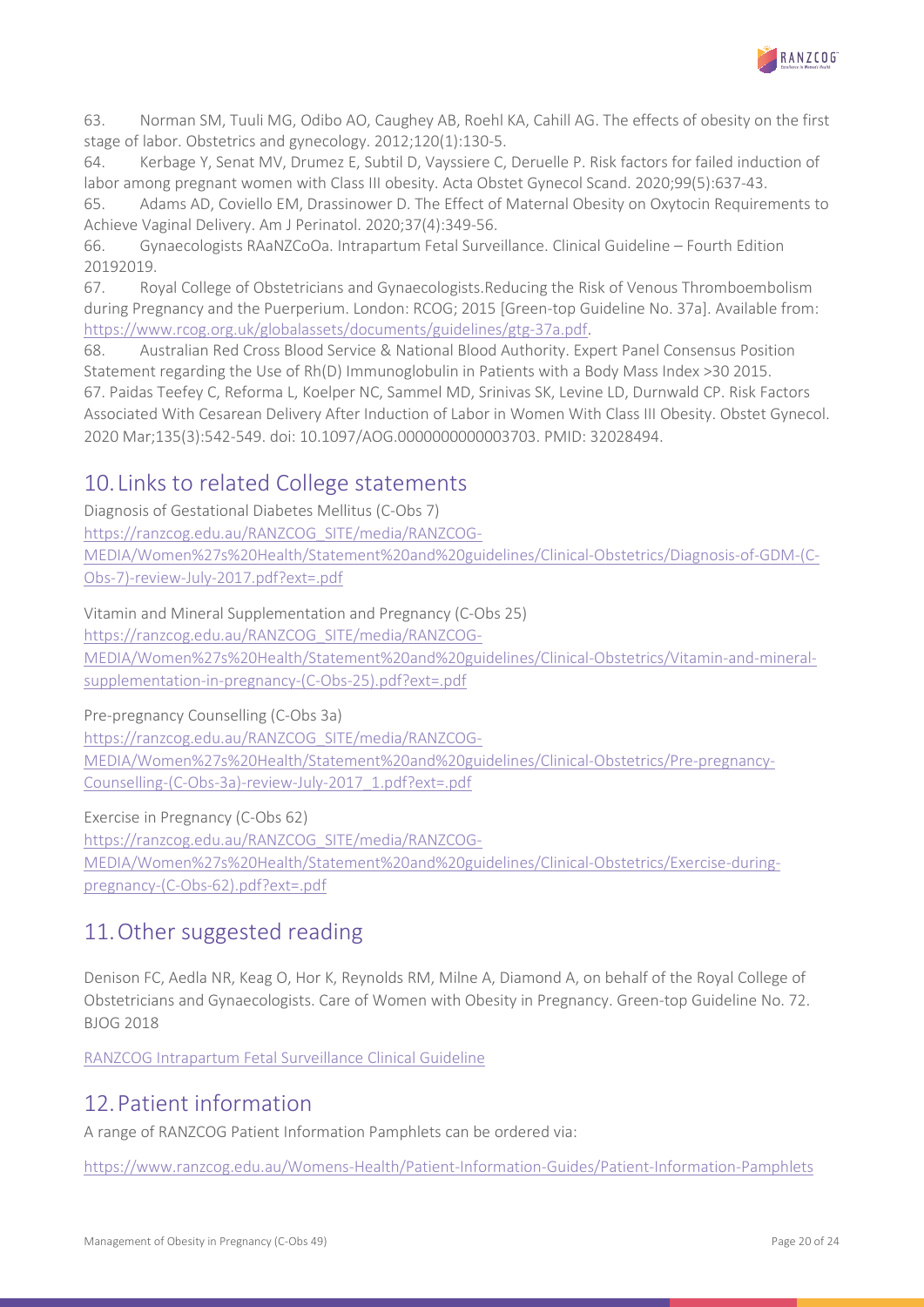

## Appendices

## Appendix A Women's Health Committee Membership

| <b>Name</b>                      | <b>Position on Committee</b>                         |
|----------------------------------|------------------------------------------------------|
| Dr Scott White                   | Chair                                                |
| Dr Gillian Gibson                | Deputy Chair, Gynaecology                            |
| Dr Anna Clare                    | Deputy Chair, Obstetrics                             |
| Associate Professor Amanda Henry | Member and Councillor                                |
| Dr Samantha Scherman             | Member and Councillor                                |
| Dr Marilla Druitt                | Member and Councillor                                |
| Dr Frank O'Keeffe                | Member and Councillor                                |
| Dr Kasia Siwicki                 | Member and Councillor                                |
| Dr Jessica Caudwell-Hall         | Member and Councillor                                |
| Dr Sue Belgrave                  | Member and Councillor                                |
| Dr Marilyn Clarke                | Aboriginal and Torres Strait Islander Representative |
| Professor Kirsten Black          | SRHSIG Chair                                         |
| Dr Nisha Khot                    | Member and SIMG Representative                       |
| Dr Judith Gardiner               | Diplomate Representative                             |
| Dr Angela Brown                  | Midwifery Representative, Australia                  |
| Ms Adrienne Priday               | Midwifery Representative, New Zealand                |
| Ms Leigh Toomey                  | Community Representative                             |
| Dr Rania Abdou                   | Trainee Representative                               |
| Dr Philip Suisted                | Māori Representative                                 |
| Prof Caroline De Costa           | Co-opted member (ANZJOG member)                      |
| Dr Steve Resnick                 | Co-opted member                                      |

#### Appendix B: Contributing authors

RANZCOG Women's Health Committee would like to acknowledge the significant contribution of Dr Christine Sammartino to the 2022 update of this statement.

#### Appendix C Overview of the development and review process for this statement

i. Steps in developing and updating this statement

This statement was developed in March 2013. The Women's Health Committee carried out the following steps in reviewing this statement:

- Declarations of interest were sought from all members prior to reviewing this statement.
- Structured clinical questions were developed and agreed upon.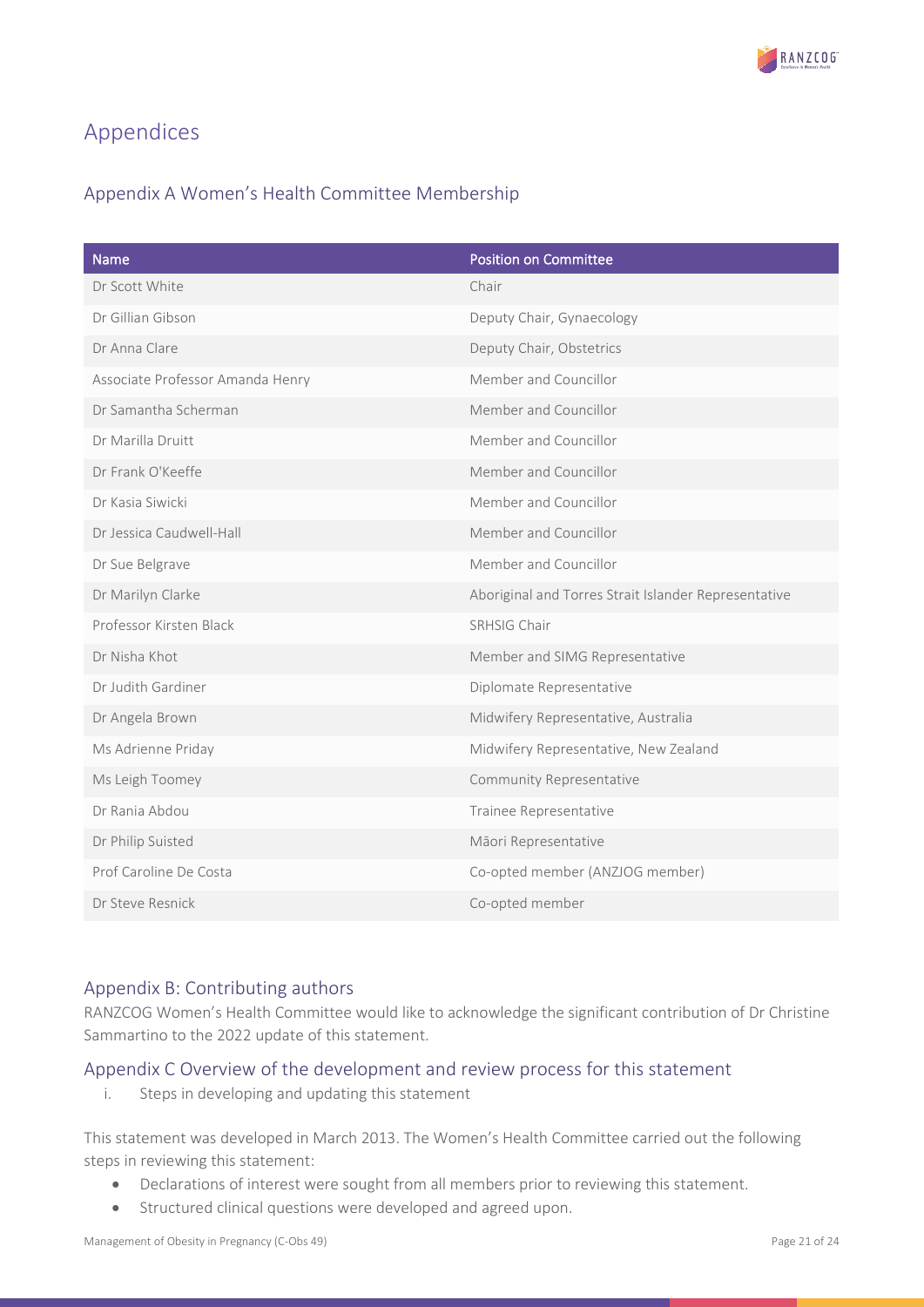

- An updated literature search to answer the clinical questions was undertaken.
- At the March 2022 committee meeting, the existing consensus-based recommendations were reviewed and updated (where appropriate) based on the available body of evidence and clinical expertise. Recommendations were graded as set out below in Appendix C part iii)
- ii. Declaration of interest process and management
	- Declaring interests is essential in order to prevent any potential conflict between the private interests of members, and their duties as part of the Women's Health Committee.
	- A declaration of interest form specific to guidelines and statements was developed by RANZCOG and approved by the RANZCOG Board in September 2012. The Women's Health Committee members were required to declare their relevant interests in writing on this form prior to participating in the review of this statement.
	- Members were required to update their information as soon as they become aware of any changes to their interests and there was also a standing agenda item at each meeting where declarations of interest were called for and recorded as part of the meeting minutes.
	- There were no significant real or perceived conflicts of interest that required management during the process of updating this statement.
- iii. Grading of recommendations

Each recommendation in this College statement is given an overall grade as per the table below, based on the National Health and Medical Research Council (NHMRC) Levels of Evidence and Grades of Recommendations for Developers of Guidelines.Where no robust evidence was available but there was sufficient consensus within the Women's Health Committee, consensus-based recommendations were developed or existing ones updated and are identifiable as such. Consensus-based recommendations were agreed to by the entire committee. Good Practice Notes are highlighted throughout and provide practical guidance to facilitate implementation. These were also developed through consensus of the entire committee.

| Recommendation category |           | <b>Description</b>                                                                                             |
|-------------------------|-----------|----------------------------------------------------------------------------------------------------------------|
| Evidence-based          | A         | Body of evidence can be trusted to guide practice                                                              |
|                         | B         | Body of evidence can be trusted to guide practice in most<br>situations                                        |
|                         | $\subset$ | Body of evidence provides some support for<br>recommendation(s) but care should be taken in its<br>application |
|                         | D         | The body of evidence is weak and the recommendation<br>must be applied with caution                            |
| Consensus-based         |           | Recommendation based on clinical opinion and expertise<br>as insufficient evidence available                   |
| Good Practice Note      |           | Practical advice and information based on clinical opinion<br>and expertise                                    |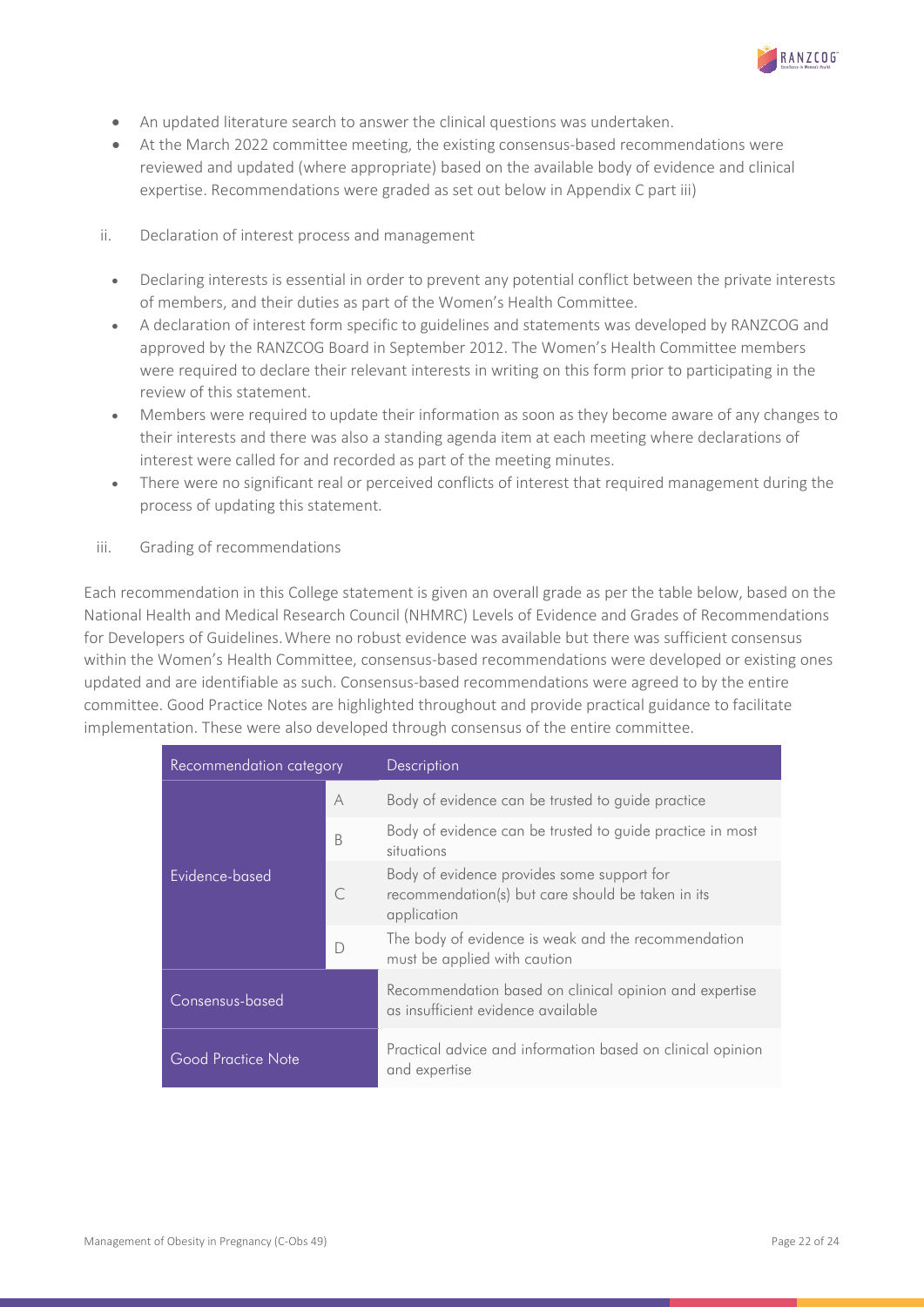

### Appendix C Full Disclaimer

#### Purpose

This Statement has been developed to provide general advice to practitioners about women's health issues concerning Management of Obesity in pregnancy and should not be relied on as a substitute for proper assessment with respect to the particular circumstances of each case and the needs of any person. It is the responsibility of each practitioner to have regard to the particular circumstances of each case. Clinical management should be responsive to the needs of the individual person with obesity in pregnancy and the particular circumstances of each case.

#### Quality of information

The information available in Management of Obesity in Pregnancy (C-Obs 49) is intended as a guide and provided for information purposes only. The information is based on the Australian/New Zealand context using the best available evidence and information at the time of preparation. While the Royal Australian and New Zealand College of Obstetricians and Gynaecologists (RANZCOG) had endeavoured to ensure that information is accurate and current at the time of preparation, it takes no responsibility for matters arising from changed circumstances or information or material that may have become subsequently available. The use of this information is entirely at your own risk and responsibility.

For the avoidance of doubt, the materials were not developed for use by patients, and patients must seek medical advice in relation to any treatment. The material includes the views or recommendations of third parties and does not necessarily reflect the views of RANZCOG or indicate a commitment to a particular course of action.

#### Third-party sites

Any information linked in this statement is provided for the user's convenience and does not constitute an endorsement or a recommendation or indicate a commitment to a particular course of action of this information, material, or content unless specifically stated otherwise.

RANZCOG disclaims, to the maximum extent permitted by law any responsibility and all liability (including without limitation, liability in negligence) to you or any third party for inaccurate, out of context, incomplete or unavailable information contained on the third-party website, or for whether the information contained on those websites is suitable for your needs or the needs of any third party for all expenses, losses, damages and costs incurred.

#### Exclusion of liability

The College disclaims, to the maximum extent permitted by law, all responsibility and all liability (including without limitation, liability in negligence) to you or any third party for any loss or damage which may result from your or any third party's use of or reliance of this guideline, including the materials within or referred to throughout this document being in any way inaccurate, out of context, incomplete or unavailable for all expenses, losses, damages, and costs incurred.

#### Exclusion of warranties

To the maximum extent permitted by law, RANZCOG makes no representation, endorsement or warranty of any kind, expressed or implied in relation to the materials within or referred to throughout this guideline being in any way inaccurate, out of context, incomplete or unavailable for all expenses, losses, damages and costs incurred.

These terms and conditions will be constructed according to and are governed by the laws of Victoria, Australia.